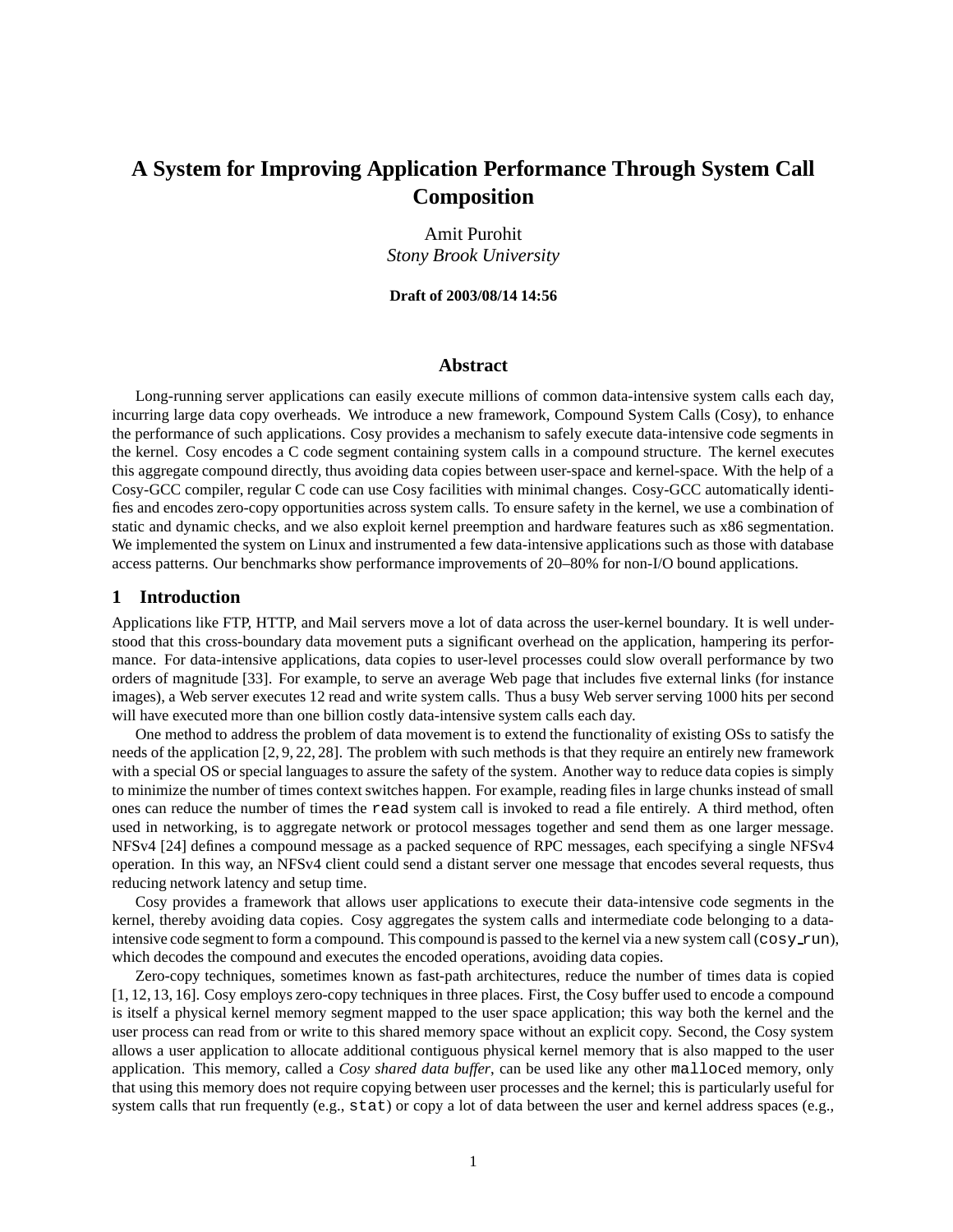read or write). Third, Cosy allows compounded system calls to directly share system call arguments and return values. For example, the file descriptor number returned by open can be passed to a read call so it can operate on that opened file; and a memory buffer (whether a Cosy shared buffer or not) used by a read call could be passed to a subsequent write call, which can then use it directly.

We provide Cosy-GCC, a modified version of GCC 3.2, to automatically convert data-intensive code into a compound. The user just needs to mark the data-intensive code segment and Cosy-GCC converts the code into a compound at compile time. Cosy-GCC also resolves dependencies among parameters of Cosy statements and encodes this information in the compound. Cosy uses this information to reduce data copies while executing the compound in the kernel.

Systems that allow arbitrary user code to execute in kernel mode must address security and protection issues: how to avoid buggy or malicious code from corrupting data, accessing protected data, or crashing the kernel. Securing such code often requires costly runtime checking [28]. Cosy uses a combination of static and runtime approaches to assure safety in the kernel. Cosy explores various hardware features along with software techniques to achieve maximum safety without adding much overhead.

We have prototyped the Cosy system on Linux. We conducted a series of general-purpose benchmarks and microbenchmarks comparing regular user applications to those that use Cosy. We found overall performance improvements of Cosy to be up to 20–80% for common non-I/O bound user applications.

The rest of this paper is organized as follows. Section 2 describes the design of our system and includes safety features in detail. We discuss interesting implementation aspects in Section 3. Section 4 describes the evaluation of our system. We review related works in Section 5 and conclude in Section 6.

# **2 Design**

Often only a critical portion of the application code suffers due to data movement across the user-kernel boundary. Cosy encodesthe statements belonging to a bottleneck code segment along with their parametersto form a *compound*. When executed, this compound is passed to the kernel, which extracts the encoded statements and their arguments and executes them one by one, avoiding extraneous data copies. We designed Cosy to achieve maximum performance with minimal user intervention and without compromising security. The three primary design objectives of Cosy are as follows:

- **Performance** We exploit several zero-copy techniques at various stages to enhance the performance. For example, we use shared buffers between user and kernel space for fast cross-boundary data exchange.
- **Safety** We use various security features involving kernel preemption and hardware-specific features such as Intel's segmentation, to assure a robust safety mechanism even in the face of errant or malicious user programs. We use a combination of static and dynamic checks to assure safety in the kernel without adding much runtime overhead. We discuss safety design issues in Section 2.6.
- **Simplicity** We have automated the formation and execution of the compound so that it is almost transparent to the end user. Thus, it is simple to write new code as well as modify existing code to use Cosy. The Cosy framework is extensible and adding new features to it is easy.

# **2.1 Architecture**

To facilitate the formation and execution of a compound, Cosy providesthree components: Cosy-GCC, Cosy-Lib and the Cosy Kernel Extension. Users need to identify the bottleneck code segments and mark them with the Cosy specific constructs COSY START and COSY END. This marked code is parsed and the statements within the delimiters are encoded into the Cosy language. We call this intermediate representation of the marked code segment a *compound*. Encoded statements belonging to a compound are called Cosy *operations*.

The Cosy system uses two buffers for exchanging information. First, a compound is encoded in a *compound buffer*. Second, Cosy uses a *shared buffer* to facilitate zero-copying of data within system calls and between user applications and the kernel.

### **2.2 Cosy-GCC**

Cosy-GCC automates the tedious task of extracting Cosy operations out of a marked C-code segment and packing them into a compound, so the translation of marked C-code to an intermediate representation is entirely transparent to the user.

Cosy-GCC also resolves dependencies among parameters of the Cosy operations. Cosy-GCC determines if the input parameter of the operations is the output of any of the previous operations. It is necessary to encode this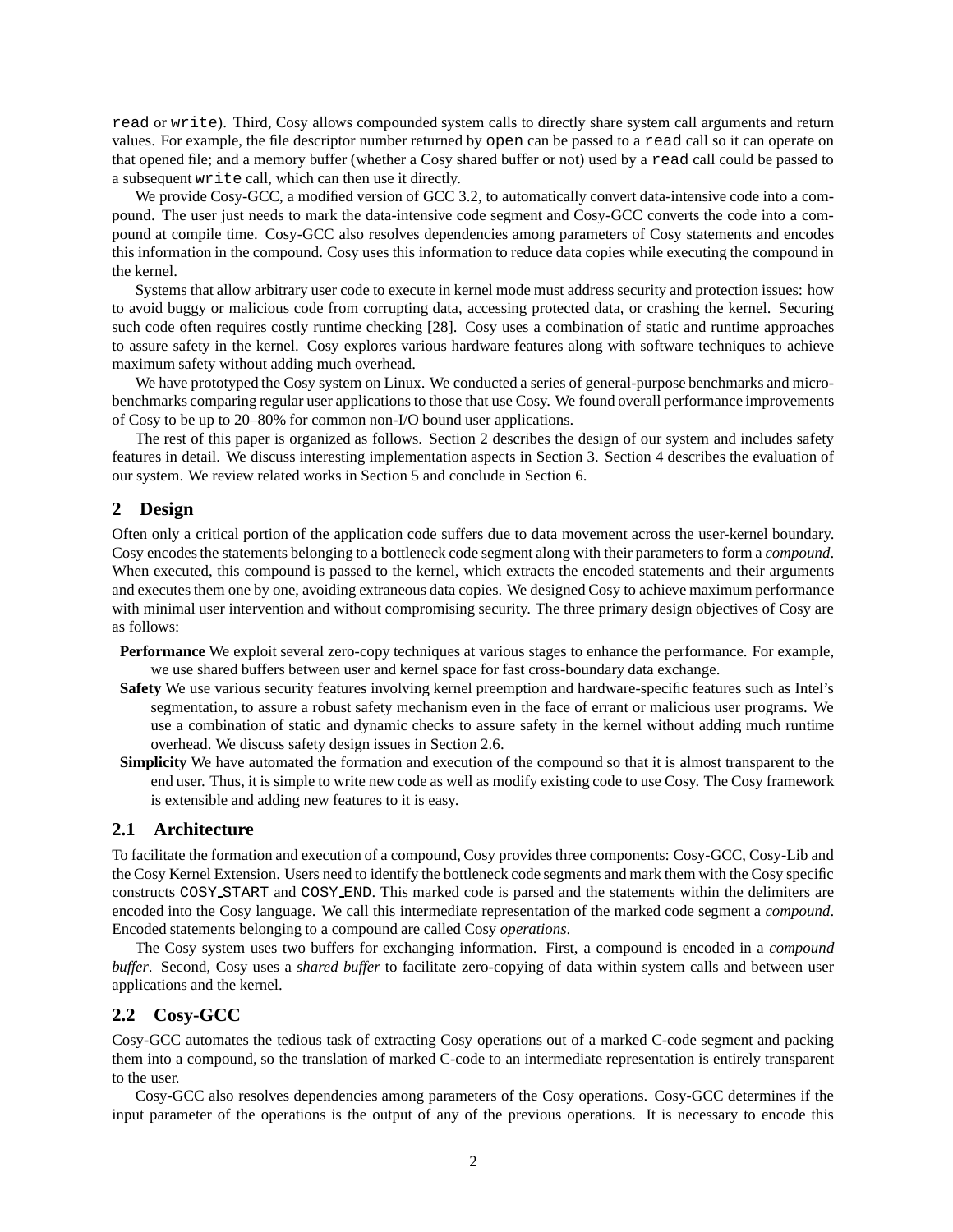dependency, as the real values of the parameters are not known until the operations are actually executed. While parsing the marked code, Cosy-GCC maintains a symbol table of output parameters of the operations and labels. It compares each of the input parameters of any new operation against the entries in the symbol table to check for any dependencies. This dependence is marked in the flags field (Section 2.3.1) of the compound buffer. For conditional statements or jumps, the control flow within the compound may vary depending on the outcome of the conditional statement. Cosy-GCC determines the next operation to execute in case that a branch is taken or not taken. To resolve forward references in such cases, Cosy-GCC uses a symbol table.

Cosy supports loops (i.e., for, do-while, and while), conditional statements (i.e., if, switch, goto), simple arithmetic operations (i.e., increment, decrement, assignment, add, subtract) and system calls within a marked code segment. Cosy also provides an interface to execute a piece of user code in the kernel. Applications like grep, volume rendering [31], and checksumming are the main motivation behind adding this support. These applications read large amounts of data in chunks and then perform a unique operation on every chunk. To benefit such applications Cosy provides a secure mechanism to call a user supplied function from within the kernel.

In order to assure completely secure execution of the code in the kernel, we restrict Cosy-GCC to support a subset of the C-language. Cosy-GCC ensures there are no unsupported instructions within the marked block, so complex code may need some small modifications to fit within the Cosy framework. This subset is carefully chosen to support different types of code in the marked block, thus making Cosy useful for a wide range of applications.

# **2.3 Cosy-Lib**

The Cosy library provides utility functions to create a compound. Statements in the user-marked code segment are changed by the Cosy-GCC to call these utility functions. So the functioning of Cosy-Lib and the internal structure of the compound buffer are entirely transparent to the user.

Cosy-Lib is also responsible for maintaining the shared data buffer. The library extends the malloc library to efficiently handle the shared data buffer. User applications that wish to exploit zero-copy can manage memory from the shared data buffer with the cosy malloc and cosy free functions provided by our library.

### **2.3.1 Structure of a Compound**

In this section we describe the internal structure of a compound, which is stored within the compound buffer (see Figure 1). A compound is the intermediate representation of the marked code segment and contains a set of operations belonging to one of the following types:

- System calls
- Arithmetic operations
- Variable assignments
- while and do-while loops
- Optimized for loops (See Section 3)
- User provided functions
- Conditional statements
- switch statements
- Labels
- gotos (unconditional branches)

The compound buffer is shared between the user and kernel space. The operations that are added by the user into the compound are directly available to the Cosy Kernel Extension without any data copies. The first field of a compound is the global header that contains the total number of operations encoded in the compound. The "End of Compound" field is required since each Cosy operation may occupy a variable length. The compound also contains a field to set the upper limit on the maximum number of operations to be executed. This limit is necessary to avoid infinite loops inside the kernel. The remaining portion of the compound contains a number of operations. The structure of each operation is of the following form: a local header followed by a number of arguments needed for the execution.

Each type of operation has a different structure for the local headers. Each local header has a type field, which uniquely identifies the operation type. Depending on the type of the operation, the rest of the arguments are analyzed. For example, if the operation is of the type "system call," then the local header will contain the system call number and flags. The flags indicate whether the argument is the actual value or a reference to the output of some other operation. The latter occurs when there are argument dependencies. If it is a reference, then the actual value is retrieved from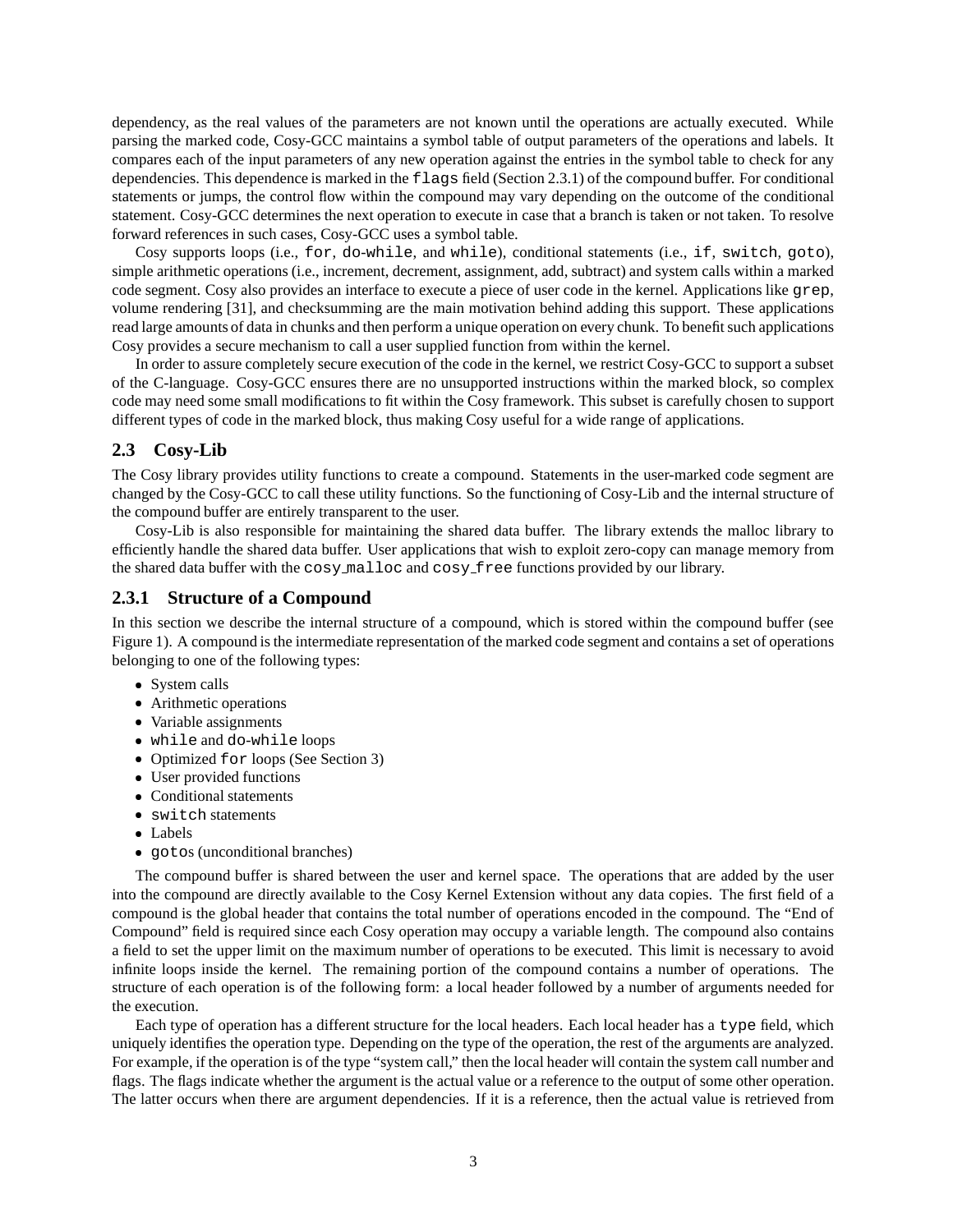

Figure 1: Internal structure of cosy compound: An example of a compound of a system call, a conditional, an assignment, and *an addition.*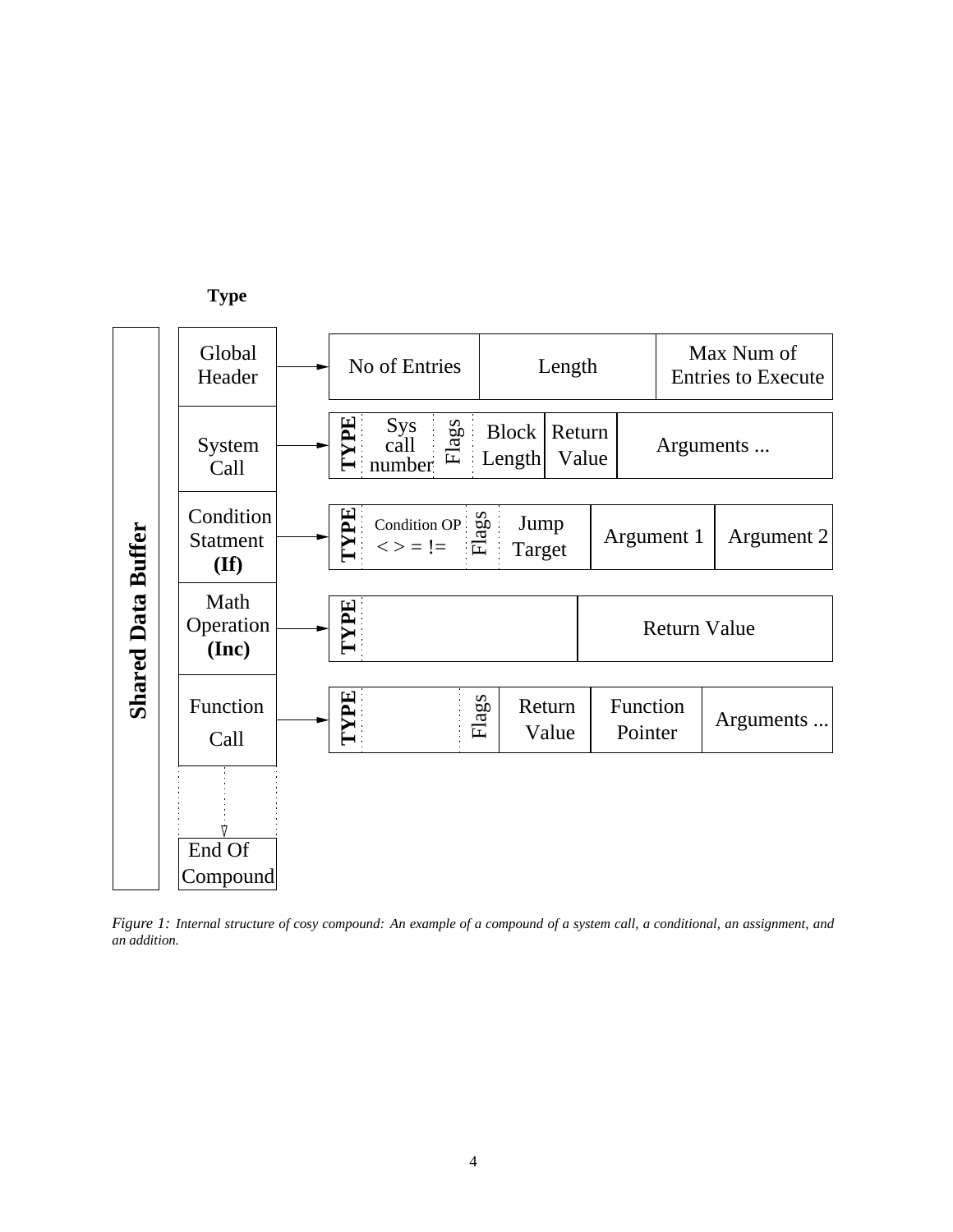the reference address. The local header is followed by a number of arguments necessary to execute the operation. If the execution of the operation returns any value (e.g., a system call, math operation, or a function call) one position is reserved to store the result of the operation. Conditional statements affect the flow of the execution. The header of a conditional statement specifies the operator, and if the condition is satisfied, the next instruction is then executed. Cosy-GCC resolves dependencies among the arguments and the return values, the correspondence between the label and the compound operation, and forward references for jump labels.

### **2.4 The Cosy Kernel Extension**

The Cosy kernel extension extracts the operations encoded in a compound and executes them one by one. The Cosy kernel extension provides three system calls:

- cosy init allocates both the compound buffer and the shared data buffer that will be used by the user and the kernel to exchange encoded compounds and return results.
- cosy run decodes the compound and executes the decoded operations one by one.
- cosy free releases any resources allocated for Cosy on behalf of this process. This is optional: the kernel will also garbage collect such resources upon termination of the process.

### **2.4.1 Executing the Compound**

The Cosy kernel extension is the heart of the Cosy framework. It decodes each operation within a compound buffer and then executes each operation in turn.

The normal behavior of any user application is to make system calls, and based on the results, decide the next set of system calls to execute; so the sequence in which the system calls are executed is not constant. Therefore, it is not sufficient to execute the system calls belonging to a compound in the order that they were packed. After executing one system call, the Cosy kernel extension checks the result and decides the next system call to execute. The Cosy framework supports programming language constructs such as loops, conditionals, and math operations. This way the user program can encode conditional statements and iterative instructions into the compound. The Cosy kernel extension executes the system calls in the sequence that they were packed unless it reaches a condition or loop statement. At that point, it determines the next call to execute depending on the result of the conditional statement. Cosy also supports another mode, where the Cosy kernel extension exits on the first failure of any Cosy operation. This mode is useful while executing a long loop in the kernel that has error checking after the loop.

We limit the framework to support only a subset of C. One of the main reasons is safety, which we discuss in Section 2.6. Another issue is that extending the language further to support more features may not increase performance because the overhead to decode a compound increases with the complexity of the language. The savings may not be manifested as a result of this overhead.

Efficient decoding of the compound is required to achieve our performance goals. To achieve this, we exploit various optimizations. To make decoding efficient, Cosy uses lazy caching of decoded data. Thus the first time any operation is visited it is decoded and this decoded operation is stored in a hash table. The next time the same operation has to be evaluated, decoding is avoided. During system call execution, the arguments of the system calls are pushed directly onto the stack and then the system call function is called using a small amount of assembly code. This avoids any intermediate copying of arguments from the compound buffer to local buffers and hence speeds up the invocation of system calls. The savings in the decoding time and the time to invoke a system call help to minimize Cosy's overhead.

### **2.5 Zero-Copy Techniques**

Many common system calls can realize performance improvements through zero-copy techniques. read and write are especially good candidates as they normally copy large amounts of data between the kernel and user space. Calls like stat can also benefit from zero-copy techniques because they are invoked very often.

The area where user programs can achieve the largest savings from the shared data buffer is system time. So this method is particularly useful when the data copies are not I/O bound. The Cosy framework uses the shared data buffer to support zero-copy data transfers by modifying the behavior of copy\_to\_user and copy\_from\_user. Many system calls including read and write utilize these copy calls and will enjoy the benefits of using the shared data buffer by avoiding redundant data copies.

Whenever a user makes a read system call using the shared buffer, Cosy checks for the use of a shared buffer and skips the copy to user call avoiding a data copy back to user-space. Cosy stores the physical address of the page that contains the read data in struct task. After that, if the user makes any call that uses the same shared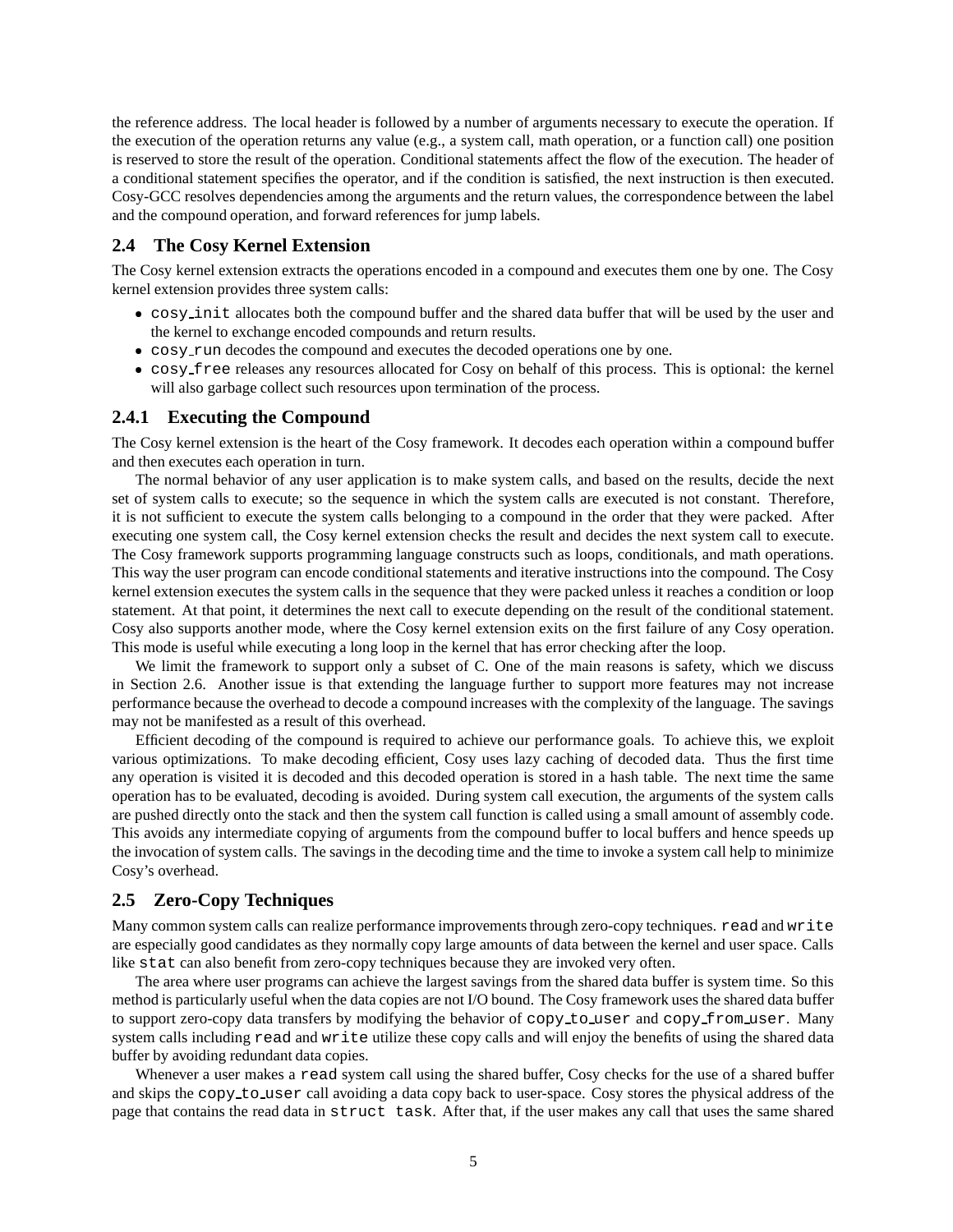buffer, then the stored physical address is provided to that call. For example, if the user makes a write call which also uses the same shared buffer, Cosy uses the stored physical address in copy from user.

As the check for zero-copy is performed in copy to user and copy from user, which are generic calls, any system call that performs data copies receives the benefit of zero-copy by using the shared buffer. Cosy is not skipping any validation checks, so safety is not violated. So in the worst case a bad address provided by a buggy or malicious program will be passed to the system call. The system call still checks the validity of all arguments, so a segmentation fault will be generated as normal.

System calls like stat copy information about a file from kernel kernel to user space. In this case Cosy saves copies by allocating the stat buffer in physical kernel memory that is shared between the kernel and the user process. Cosy can take this one step further and exploit the relationships between system calls that share data buffers. For instance, data is often read from one file and written to another. If we allocate this buffer in physical kernel memory, then we can share it directly between calls within the kernel.

Cosy supports special versions of existing system calls to enable zero-copy by default using the shared data buffer. These system calls are accessible only through Cosy. Currently we support stat, read, and write as described in Section 3. When applications use memory allocated using cosy malloc and use it in read, write, or stat system calls, Cosy-GCC detects the possible optimization and converts these calls to their zero-copy versions.

### **2.6 Safety Features**

Cosy applies runtime bound checking to prevent possible overruns of the shared buffer. Cosy is not vulnerable to bad arguments when executing system calls on behalf of a user process. The system call invocation by the Cosy kernel module is the same as a normal process and hence all the necessary checks are performed. However, when executing a user-supplied function, more safety precautions are needed. Cosy makes use of the hardware and software checks provided by the underlying architecture and the operating system to do this efficiently. We describe two interesting Cosy safety features in the next sections: a preemptive kernel to avoid infinite loops, and x86 segmentation to protect kernel memory.

### **2.6.1 Kernel Preemption**

One of the critical problems that needs to be handled while executing a user function in the kernel is to limit its execution time. To handle such situations, Cosy uses a preemptible kernel. A preemptible kernel allows scheduling of processes even when they are running in the context of the kernel. So even if a Cosy process causes an infinite loop it is eventually scheduled out. Every time a Cosy process is scheduled out, Cosy interrupts and checks the running time of the process inside the kernel. If this time has exceeded the maximum allowed kernel time then the process is terminated. We modified the scheduler behavior to add this check for Cosy processes. The added code is minimal and is executed only for Cosy processes and hence does not affect the overall system performance.

### **2.6.2 x86 Segmentation**

To assure the secure execution of user supplied functions in the kernel, we use the Intel x86 segmentation feature. We support two approaches.

The first approach is to put the entire user function in an isolated segment but at the same privilege level. The static and dynamic needs of such a function are satisfied using memory belonging to the same isolated segment. This approach assures maximum security, as any reference outside the isolated segment generates a protection fault. Also, if we use two non-overlapping segments for function code and function data, concerns due to self modifying code vanish automatically. However, to invoke a function in a different segment involves overhead. Before making the function call, the Cosy kernel extension saves the current state to resume execution. Saving the current state and restoring it back is achieved by using the standard task-switching macros, SAVE ALL and RESTORE ALL, with some modifications. These macros involve around 12 assembly pushl and popl instructions, each. So if the function is small and it is executed a large number of times, this approach could be costly due to the added overhead of these two macros. The important assumption here is that even if the code is executing in a different segment it still executes at the same privilege level as the kernel. Hence, it is possible to access resources exposed to this isolated segment, without any extra overhead. Currently, we allow the isolated code to read only the shared buffer, so that the isolated code can work on this data without any explicit data copies.

The second approach uses a combination of static and dynamic methods to assure security. In this approach we restrict our checks to only those that protect against malicious memory references. This is achieved by isolating the function data from the function code by placing the function data in its own segment, while leaving the function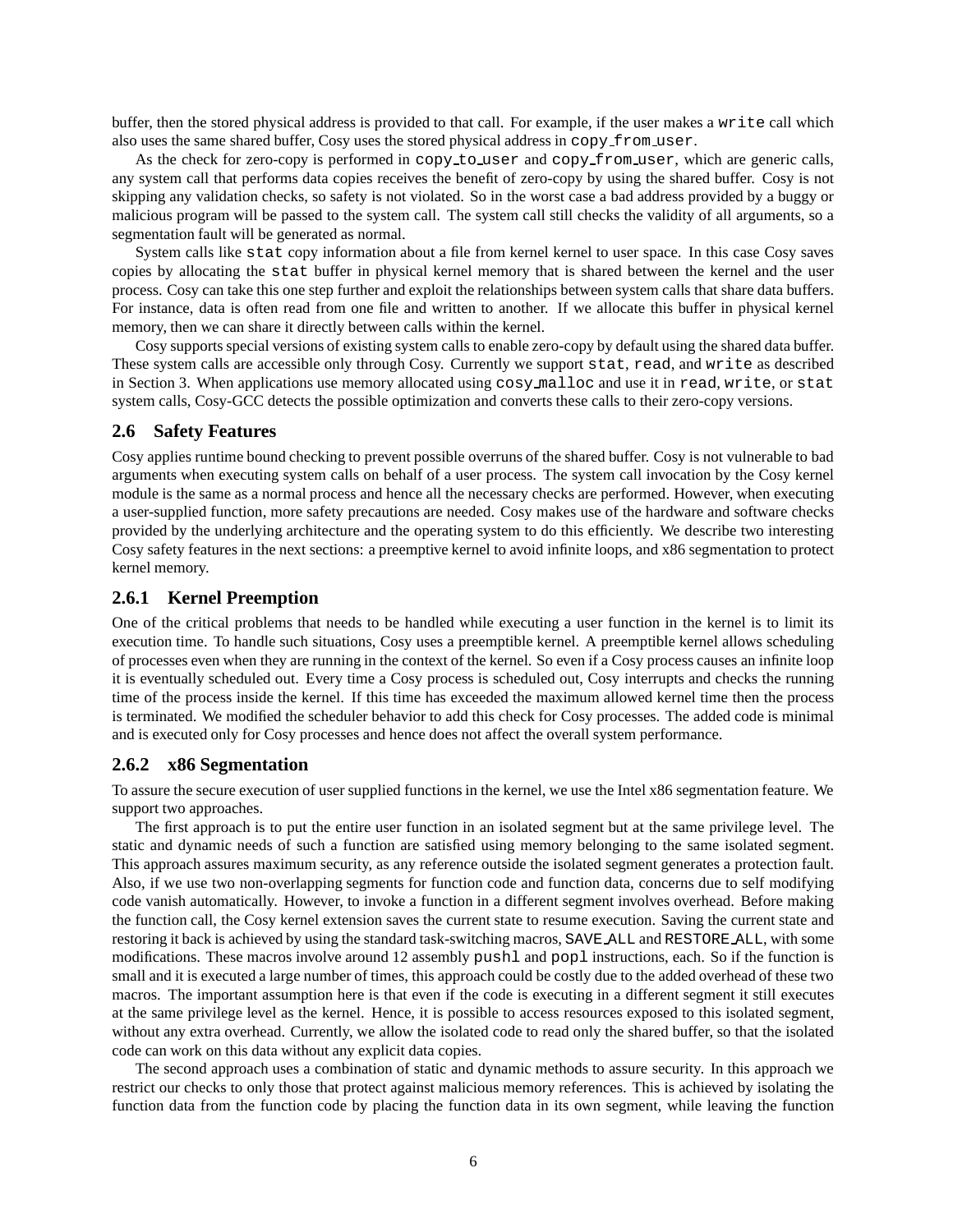code in the same segment as the kernel. In Linux, all the data references are resolved using ds segment register, unless a different segment register is explicitly specified. In this approach, all accesses to function data are forced to use a different segment register than ds (gs or fs). The segment register (gs or fs) points to the isolated data segment, thus allowing access only to that segment; the remaining portion of the memory is protected from malicious access. This is enforced by having Cosy-GCC append a %gs (or %fs) prefix to all memory references within the function. This approach involves no additional runtime overhead while calling such a function, making it very efficient. However, this approach has two limitations. It provides little protection against self modifying code, and it is also vulnerable to hand-crafted user functions that are not compiled using Cosy-GCC.

# **2.7 Cosy Examples**

To understand the phases of Cosy in greater detail we demonstrate a simple C program that reads a file using Cosy features, and then show its internal representation after the Cosy-GCC modification.

The C code below reads an input file name until the end of the file. For simplicity we do not include any error checking in this example:

```
1 COSY_START;
2 fd = open(name, f, m);3 do {
4 r \ln = \text{read}(fd, bf, ln);5 \} while(rln == ln);
6 close(fd);
7 COSY_END;
```
The code segment is marked with COSY START and COSY END. When this program is compiled using Cosy-GCC it replaces the statements with calls to Cosy-Lib functions to add the statements into a compound. We show the converted code after the Cosy-GCC compilation below:

```
1 cosy_add(&fd,NR_open,0,name,0,f,0,m);
2 cosy_do();
3 cosy_add(&rln,NR_read,1,fd,0,bf,0,ln);
4 cosy_while(1,rln,"==",0,ln);
5 cosy_add(__NR_close,1,fd);
6 cosy_run();
```
Statements 1 through 5 add operations to the compound. Statement 6 is a Cosy Kernel Extension call that informs the Cosy kernel to execute the compound. In statement 3, the third parameter is a flag indicating that the parameter value fd is not known and should be retrieved from the output of the first operation (open).

# **3 Implementation**

We implemented a Cosy prototype on Linux 2.4.20. This section highlights the following five implementation issues: kernel changes, shared buffers, zero-copy, faster system call invocation, and loop constructs.

**Kernel Changes and Maintenance** The number of lines of code that we have changed is a good indicator of the complexity of our system. We applied the kernel preemption patch to the kernel proper. This is a well maintained patch and is going to be incorporated in the upcoming versions (2.5 on wards).

Another kernel patch which is Cosy specific is only needs a 42 line patch, which is only necessary so that the Cosy kernel module can interface with the static kernel to modify the task structure. This patch has three components.

- **New entries in task structure (3 Lines:** Adds two new entries in the task structure.
- **Cleanup code in do exit (2 Lines):** This is cleanup code to release any resources in case of abnormal termination of a Cosy process.
- **Changes to copy to user and copy from user (24 Lines):** These changes are made to facilitate zero copy.
- **Scheduler Changes (13 Lines):** A small piece of code in the scheduler enables terminating a Cosy process which has used its allocated kernel execution time.

Our system consists of three components: Cosy-GCC, a user-level library, and a kernel module. The patch to GCC is 600 lines, the kernel code is 1877 lines, and the library is 4002 lines. Most of the kernel code handles the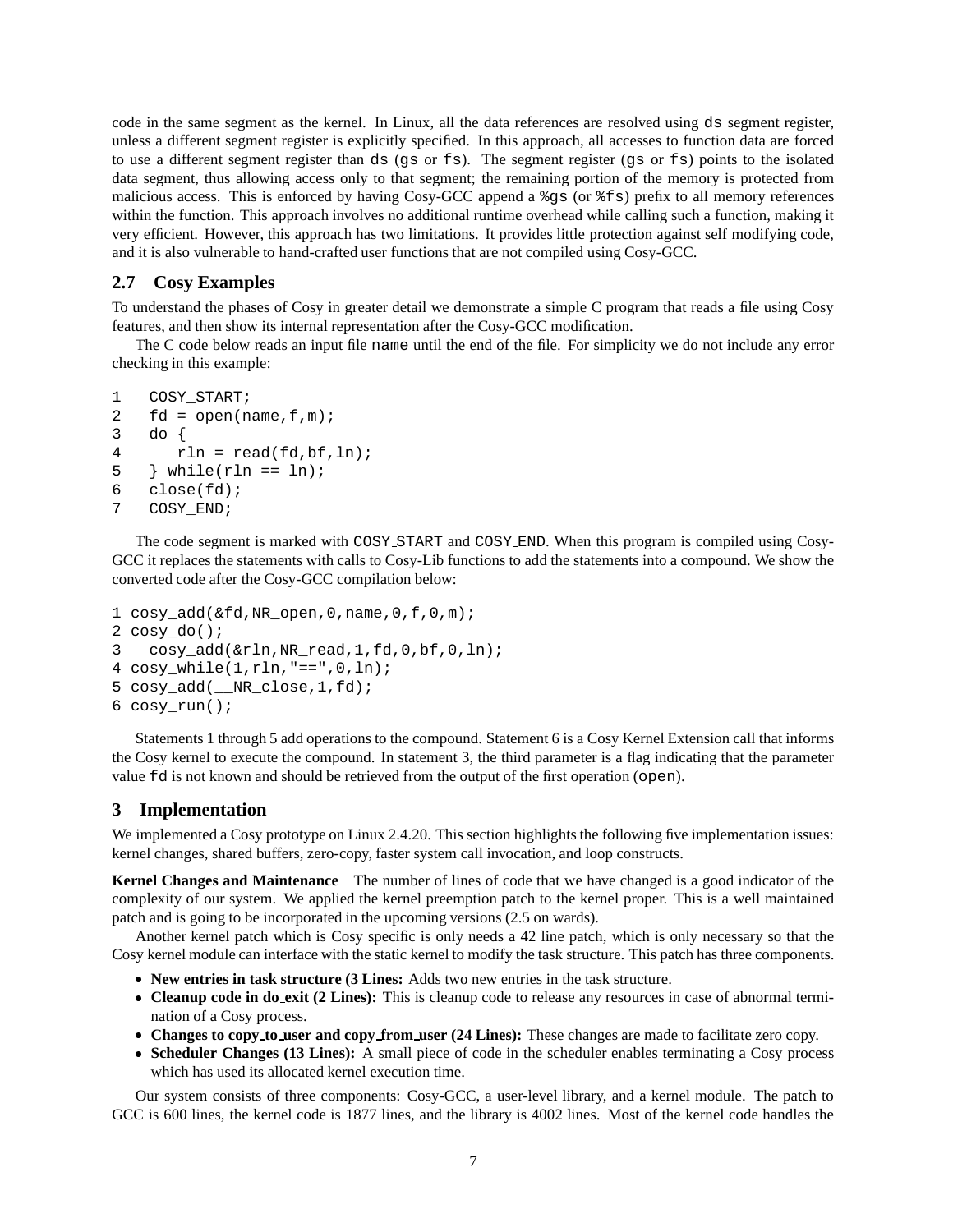decoding of the compound call. To make it easier for the user to write programs using Cosy we provide an interface that for a subset of C. To support this feature we created a small database containing the list of all the system calls. We auto-generate the code to support these system calls. This auto-generation makes code development and maintenance simpler.

The changes to the task structure involve addition of three fields. Cosy allocates kernel buffers for each process, because kernel buffers are a scarce resource, it is the responsibility of the allocator to release this memory after the process's termination. To facilitate this resource reclamation we added a field to the task structure that points to a structure containing all the kernel allocated addresses, and a field that contains a pointer to a cleanup function that releases these resources. The third field contains the total amount of time that this Cosy compound has been executing in the kernel. This timer is used to terminate the process when the process exceeds its allowed time span.

**Shared Buffers** There are some standard mechanisms that enable sharing of data between user and kernel space. We explored two such approaches to determine which one provides the fastest way to share data. The first approach is using kiobufs. kiobufs facilitate user-mode DMA. A user application allocates a buffer in user space and passes the virtual address to the kernel. The kernel determines the physical address of the page and stores it in a kiobuf. Whenever the kernel wishes to access this data it can just look into the kiobuf for the physical address of the page. The limitation of this approach is that multiple pages may not be allocated contiguously in the physical address space. To compensate for this, the kernel needs to check which page is under consideration and determine its physical address. This would decrease performance for large memory segments. Instead, we chose to have the kernel kmalloc a set of pages in the memory and map these pages to the process' address space. As kmalloc always returns physically contiguous memory, both the user and the kernel can access our shared buffers sequentially.

**Zero-Copy** Supporting zero-copy without major kernel changes was the biggest challenge we faced. We explored different options to do a zero-copy read and write operation. It is possible to modify the read and write system calls to make them support zero-copy. We can also implement different versions of these calls which support the zero-copy data transfer. Both of the above mentioned solutions are specific to particular calls. We adopted a more generic approach to implement zero-copy transfer. Both read and write and their variants that deal with data copy make use of the macros copy to user and copy from user. To provide a generic solution, we modified these two macros. In copy to user we avoid the data copy and instead save the source page address belonging to the disk block. When the read data is to be written, sys write calls copy from user to copy the data from the user buffer. At this point the address copy to user stored in the task structure is fed to the write as the source for data.

stat requires different techniques than read and write because it returns only a 64 byte structure and the mapping techniques we use for copy to user are less efficient with small segments of memory. Cosy defines cosy stat, which is a special version of sys\_stat that operates only on shared buffers. sys\_stat reads some information about a requested file into a kernel buffer and then copies it to a supplied user buffer. Unlike sys stat, Cosy stat writes directly into the user-supplied shared buffer, which is accessible to the user application. Thus Cosy stat avoids one data copy of the stat buffer. The user can allocate a chunk in the shared buffer by calling cosy malloc, which is then used by cosy stat to execute a zero-copy stat.

**Loop Constructs** Cosy has three forms of loops: while, do-while, and for. In the most general case a for loop is converted to an equivalent while loop, but many for loops are of the form:

for  $(i = I; i \text{ conditional } C; i \text{ += } N)$ 

In this case converting the  $for$  loop to a while loop will require three Cosy operations: the initialization  $(i = I)$ , the loop (while (i conditional C)), and the addition  $(i + N)$ . However, if the loop is in this common form, we use a special for operator, which encodes the parameters  $I, C$ , and  $N$  into a single operation. Using a single Cosy operation avoids decoding the addition operation during each loop iteration.

### **3.1 Implementation of Cosy Components**

In this section, we explain the low-level implementation details of various Cosy components. We explain the data structures used by these components for Compound passing. We also discuss limitations due to the current design and possible extensions to it if necessary. We explain all the three Cosy components: Cosy-Lib, Cosy-GCC and the Cosy kernel module in detail.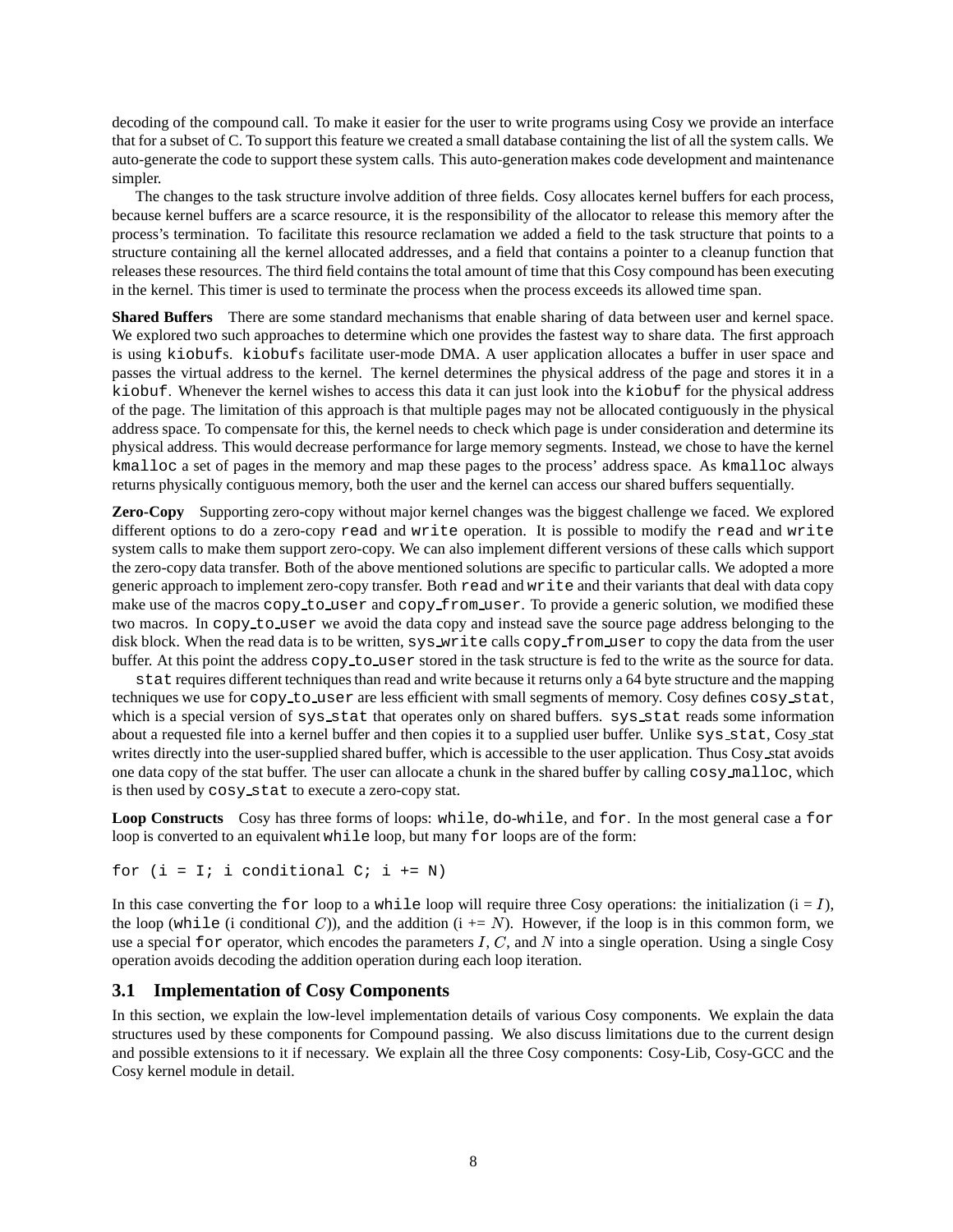### **3.1.1 Cosy-Lib**

As explained earlier, this library makes Cosy easier to use. The structure of the compound is defined in this library. It provides functions to add entries into the compound buffer, and all the system calls are redefined in this library. All the system calls within a marked code segment are replaced by a function call to one of the library routines that understands how to add this system call entry into the compound buffer. For example, suppose an open system call is enclosed in the Cosy block.

```
fd = open{''/tmp/testfile", O RDOMLY};
```
Cosy-Lib redefines this open system call, as a result this system call is no longer a direct system call or a call to glibc. The redefinition of this system call is shown below.

fd =cosy\_add(\_\_NR\_open, uhandle, "/tmp/testfile", O\_RDONLY);

Thus open is replaced by a call to cosy add, in Cosy-Lib. cosy add is a function provided by Cosy-Lib to add any system call to the compound buffer. We list all the important functions provided by the library to add entries into the compound.

- 1. **cosy add -** Adds system call along with the parameters to the compound buffer.
- 2. **cosy if -** Adds an if statement and its parameters to the compound buffer.
- 3. **cosy while -** Adds a while loop statement to the compound buffer.
- 4. **cosy for -** Adds a for loop statement to the compound buffer.
- 5. **cosy inc dec -** Adds an increment or decrement statement to the compound buffer.
- 6. **cosy math -** An arithmetic operation is added to the compound buffer.

All C code within the Cosy block is ultimately calls one of the above mentioned functions, which in turn encode the entry into a compound. The actual C code and the code after replacing the original calls by library calls is shown in section 2.7. The current Cosy framework supports only simple programming language constructs. Hence, no complex loops or complex instructions are allowed. For example, the structure of a while loop should be of type

while(first\_operand <>,=,!,= second\_operand);

A complex while loop such as

 $while((op/1000 - 2000)*100 < (op1)) & & (op2/3 - 20))$ 

is not supported. There is two main reasons why we limit the language to some simple constructs. First, the complexity of encoding the complex construct in the compound buffer is a tedious process. There is no limit on the variety of conditional statements. To support all of them we end up building a syntax tree again. Second, the more complex the language is, the more the overhead associated with encoding and decoding becomes. It has been well known that interpretation in kernel is a costly affair. Hence, previous attempts to interpret the code in kernel were not very successful. That is the reason we have kept the kernel decoder small and we see significant improvement. The reason we have supported these programmatic constructs is that user application code consists of system calls and between system calls there is some intermediate code. By using the library functions it is possible to add the system calls and some small piece of intermediate code into the compound buffer, thereby enabling executing of a larger chunk of user code in the kernel. If the intermediate code involves complex code then it has to be manually reconstructed to fit in the allowed structure. If the system calls are separated by a significant number of instructions, then it is possible to put that intermediate code into a separate function and encode that entire function into the compound buffer.

# **3.1.2 Cosy-GCC**

The modified version of GCC is used to find out the dependency among entries within compound buffer. To make this point more clear let us consider a sample C code that opens a file and read one page.

```
fd = open(filename, flags);
len = read{fd, but, 4096};
```
The above code is converted to the code shown below as a result of redefinition of system calls.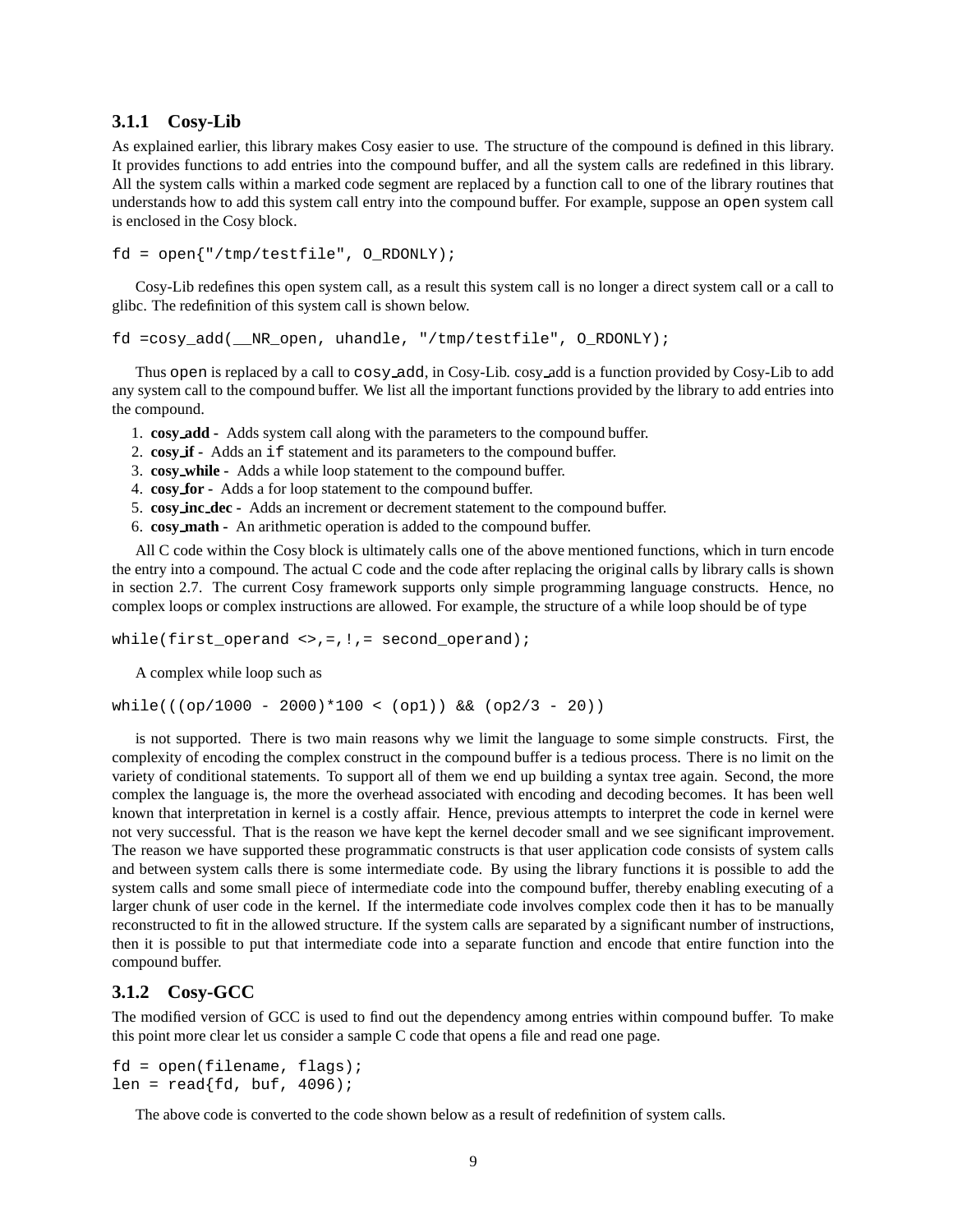$fd = \cos y \text{ add}$  (  $NR \text{ open}$ , uhandle, filename, flags); len =  $cosy$  add( NR read, uhandle, fd, buf, 4096);

One key observation in the above example is that while adding the two system calls in the compound buffer the parameters are added by value. The problem is that the value of first parameter to read system call, fd, is not known at this moment. It will be known only after the Cosy Kernel Module executes the first entry in the compound buffer, open system call. So before executing the read system call it is necessary to retrieve the output of the open system call and use it as the first parameter. To solve this problem, it is necessary to mark this dependency in the compound buffer (flags field in section 2.3.1). To mark this dependency every parameter is preceded by the flag parameter while making the library call. The actual library call looks like

```
fd = cosy_add(__NR_open, uhandle, flag1, filename, flag2, flags);
fd = cosy_add(__NR_read, uhandle, flag3, fd, flag4, buf, flag5, 4096);
```
In this example only flag3 is set and all the remaining flags are unset. flag3 is set indicating that the first parameter to read system call is actually not known at the formation of the compound, but rather it should be retrieved from the output of the first entry in the compound. This setting of flags and making them point to the corresponding system call is done entirely by Cosy-GCC and the user does not need to bother about it.

Cosy-GCC adds the output parameter of the calls in the Cosy block to a symbol table. It also adds the location where the output of this call is found within the compound buffer. Whenever it comes across a call it compares the name of the parameter against the names stored the symbol table. If a match is found, then it copies the location of the output parameter. If no match is found then the flag is set to zero.

As explained in the earlier section, Cosy does not support complex instructions. While reading the call names within the Cosy block if Cosy-GCC comes across any call that is not supported it produces an error. Cosy-GCC also auto converts the while loops into a corresponding library call. It is a bit tricky and deserves some discussion. We have modified GCC at the stage where the abstract syntax tree has already been built. If a Cosy block contains while instruction, then the AST contains the node corresponding to the while loop. It also contains node corresponding to the condition statement for the while. Cosy-GCC allows the compilation of while to proceed normally. As explained earlier in the current implementation of Cosy-GCC, only simple conditions are supported for a while loop. So, any while loop will be of the form

while(first param operator second param);

Cosy-GCC traps at the moment the while condition expression is being compiled. It stores the nodes corresponding to the two parameters and the condition operator. Then, it removes the while loop node from the tree. And inserts a cosy while instruction node at that position. It also plugs in the parameter and operator node in this instruction node. Thus, a while loop node is replaced by a cosy while statement node.

#### **3.1.3 Cosy Kernel Module**

The Cosy kernel modules reads the first entry in the compound that contains the total number of compound entries and compound size. Next, it executes a loop until the end of compound is reached. Each iteration reads the header of each entry, which contains the type. The Cosy kernel modules calls a specific function to parse that particular entry. These functions read the flags field to determine any dependencies among parameter, as explained in the previous section. If there are dependencies, then it retrieves the parameter by reading the specified location. Otherwise the parameter is used as is. The function then executes the specific entry by using these parameters. After execution the result is stored in the compound buffer (Section 2.3.1). The header also contains the length of the entry. This entry is used to find the next entry to be executed within the compound.

Special safety precautions are necessary to bound the execution time of a compound and while executing a user provided function. As explained earlier to limit execution time Cosy uses a preemptible Linux kernel. We identify a Cosy process by setting a specific flag in the task structure. In the scheduler we modified a function that gets called whenever a process is scheduled out. In this function we check if the flag is set. If so, we check the total execution time for that particular Cosy process. If it has exceeded a specific amount (we have hard coded it to 300 seconds but is configurable), then that process is killed by calling the  $d_{\text{o}-}$ exit function. The key idea here is identification of this function in scheduler where the kernel is still running in the context of the Cosy process but running code other than the encoded compound. If we call do exit from this function, then it is same as the Cosy process calling the exit(), and thus, terminates cleanly.

Another safety feature that Cosy enforces is while executing a user provided function. This is the piece of code that could have any type of malicious code, and the kernel only knows its physical location in memory. If it just calls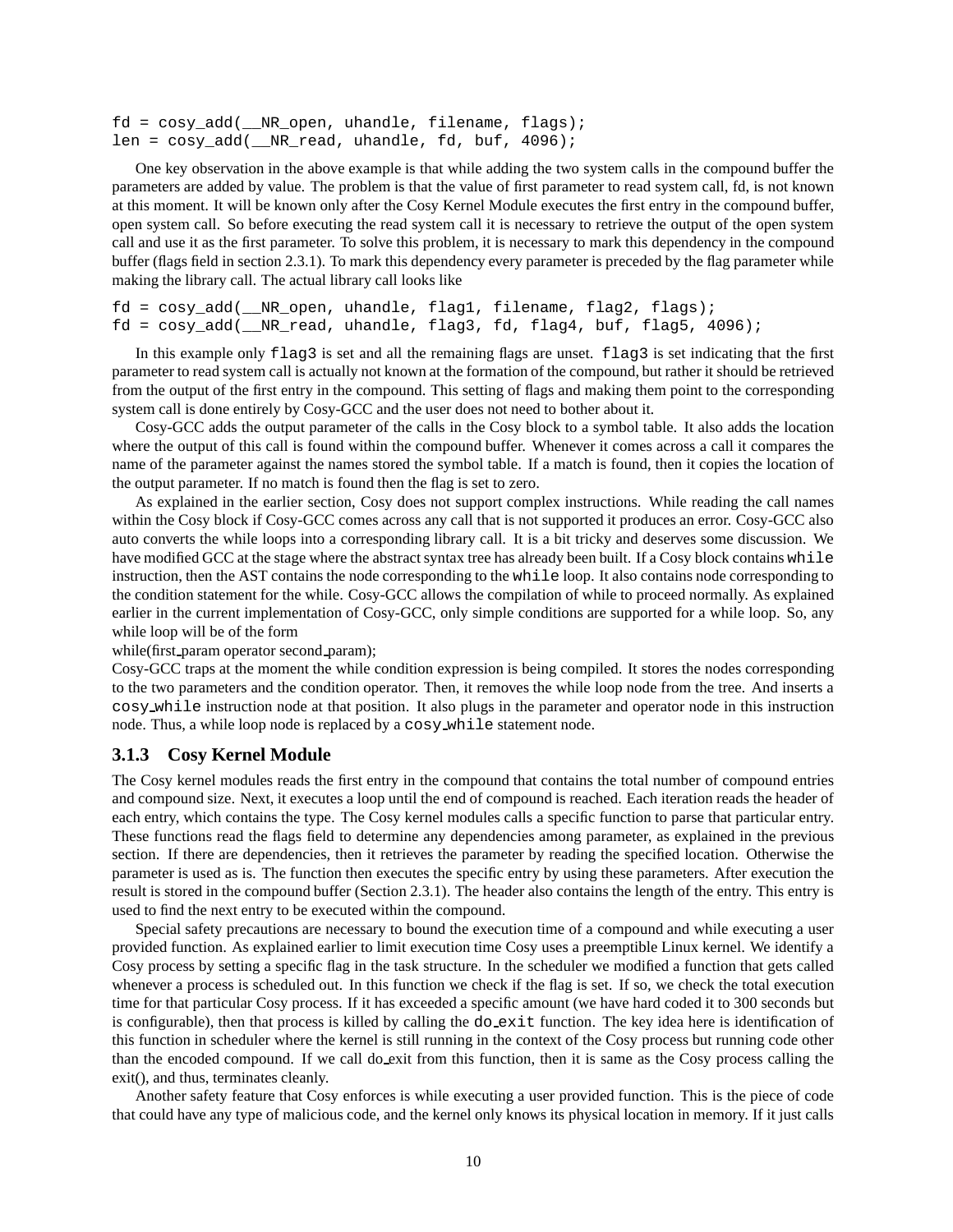this function, then no more checks could be enforced by the Cosy kernel module. To overcome this limitation and add dynamic checks the Cosy kernel module uses x86 segmentation. There are two ways supported by Cosy Kernel: one provides more safety than the other but at the cost of more overhead. We explained both the approaches in section 2.6. In this section, we elaborate on how secure access is allowed to such an isolated function. The isolated functions are allowed access to a specific memory area outside their own segment. This is achieved in the first approach by prefixing the outside the segment access by %fs, with fs pointing to the main kernel data segment. The prefix addition is done by trusted compiler. Cosy assumes that the memory address outside the isolated segment is provided to the function as an input parameter. Hence, all the memory references using this parameter are prefixed. This way Cosy Kernel ensures that there is no security hole that could be maliciously exploited. In the second approach, where we just protect against malicious data access by prefixing all the memory references by %fs, this problem is solved by not prefixing memory accesses using the input parameter.

# **4 Evaluation**

To evaluate the behavior and performance of compound system calls we conducted extensive benchmarking on Linux comparing the standard system call interface to various configurations using Cosy. In this section we (1) discuss the benchmarks we performed using these configurations, (2) demonstrate the overhead added by the Cosy framework using micro-benchmarks, and (3) show the overall performance on general-purpose workloads.

# **4.1 Experimental Setup**

We ran each benchmark using a subset of the following three configurations:

- 1. **VAN:** A vanilla setup where benchmarks use standard system calls, without Cosy.
- 2. **COSY:** A modified setup where benchmarks use the Cosy interface to form compounds and send them to the kernel to be executed.
- 3. **COSY-FAST:** A setup identical to the COSY setup except that it uses a fast shared buffer to avoid memory copies between user-space and kernel-space.

Our experimental testbed was a 1.7GHz Intel Pentium 4 machine with 128MB of RAM and a 36GB 10,000 RPM IBM Ultrastar 73LZX SCSI hard drive. All tests were performed on an Ext2 file system, with a single native disk partition that was the size of our largest data set to avoid interactions with rotational delay [8].

We installed the vanilla Linux 2.4.20 kernel and applied the Cosy kernel patch and the kernel preemption patch. All user activities, periodic jobs, and unnecessary services were disabled during benchmarking. We measured Cosy performance for a variety of CPU speeds. However, we only report the results for the 1.7GHz Pentium 4 because the results are not significantly different for the other CPU speeds.

We ran each experiment at least 20 times and measured the average elapsed, system, user, and I/O (wait) times. Finally, we measured the standard deviations in our experiments and found them to be small: less than 5% of the mean for most benchmarks described. We report deviations that exceeded 5% with their relevant benchmarks.

# **4.2 Cosy Overhead**

Using the configurations mentioned in Section 4.1 we performed a getpid micro-benchmark to evaluate the efficiency and overhead of the Cosy framework. This benchmark shows the overhead involved with forming a compound and executing it using the Cosy framework. We chose getpid because it performs a minimal amount of work in the kernel.

We ran this benchmark for the VAN and COSY setups. We omitted the COSY FAST configuration because the fast buffer does not serve a purpose for getpid.

The VAN benchmark program executes a number of independent getpid system calls within a for loop. The COSY setup constructs a for loop to be decoded by cosy run and evaluated in the kernel. For each test we ran the benchmark for an exponentially increasing number of getpid calls: 2, 4, 8, ..., 256. This helped us measure the scalability of the Cosy framework.

Figure 2 shows that COSY is more efficient than VAN. The improvements range from 12–90% in elapsed time, 36–85% in system time, and -10–100% in the user time.

When the number of getpids is 2 or less COSY shows 10% penalty in user time. This is because COSY has an overhead of creating the compound in user space. COSY adds two operations in the compound: a for loop and a system call getpid. Even if the number of getpids is increased, the size of the compound remains the same and hence the user-space overhead remains the same. On the other hand, as the number of getpids increases, the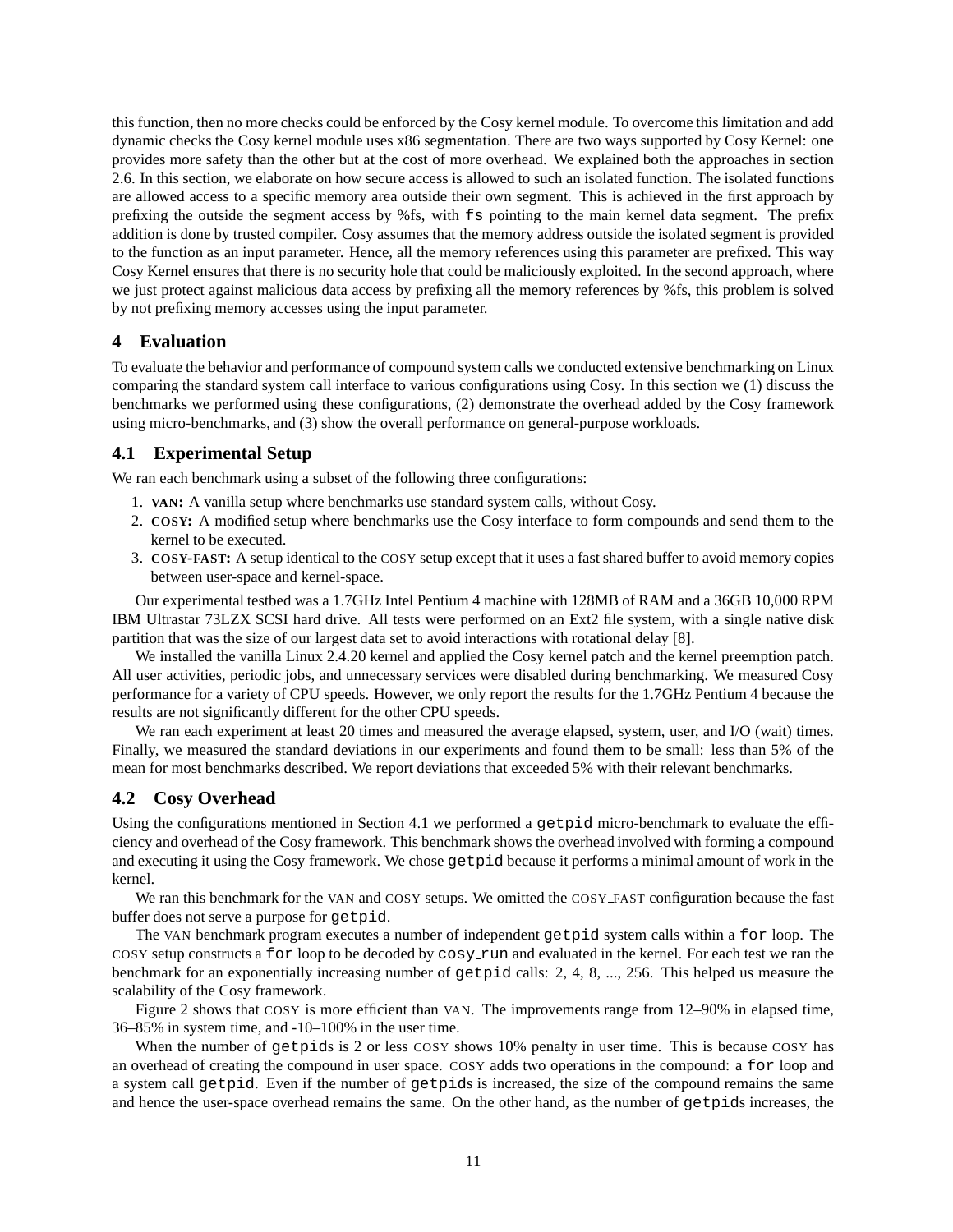

*Figure 2: Elapsed, system, and user time percentage improvements of* COSY *over* VAN *for getpid.*

amount of work VAN does in user space increases linearly. Hence, initially when the number of getpids is small (less than 3), VAN looks better in user time; but, as the number of getpids increases, COSY performs better than VAN.

COSY shows improvement in system time, even though it is decoding and executing a loop inside the kernel. This is because the loop overhead is less costly than context switching. The benchmark indicates that even after paying the overhead of decoding a loop, COSY performs 36–85% better than VAN. The results indicate that the decoding overhead in Cosy is minimal.

Elapsed time results always show improvement, irrespective of the number of getpids. Thus, even if COSY has some overhead for small compounds in user time, the system time savings more than compensate, resulting in overall performance improvement.

### **4.3 General Purpose Benchmarks**

Using the configurations defined in Section 4.1 we conducted four general purpose benchmarksto measure the overall performance of the Cosy framework for general-purpose workloads: database, Bonnie, ls, and grep.

**Database Simulation** In this benchmark we find the benefits of Cosy for a database-like application. We wrote a program that seeks to random locations in a file and then reads and writes to it. The total number of reads and writes is six million. We followed similar techniques as used by Bonnie [7] and pgmeter [4] to simulate the database access patterns. The ratio of reads to writes we chose is 2:1, matching pgmeter's database workload.

We used the three configurations VAN, COSY, and COSY FAST. The Cosy versions of the benchmark program create a compound and executes it for a user-specified number of iterations. This compound executes a function to generate a random number, for use as an offset into the file. The next operation in the compound is to seek to this random offset, and then read from that location. On every alternate iteration, the compound executes a write after the read. COSY FAST exploits zero-copy while reading and writing the same data, while COSY is the non-zero-copy version of the same benchmark.

We ran the benchmark for increasing file sizes. We kept the number of transactions constant at six million. We also ran this benchmark with multiple processes to determine the scalability of Cosy in a multiprocess environment.

**Bonnie** We used the Bonnie benchmark [7] to measure the benefits of Cosy's zero-copy techniques. Bonnie is a file system test that intensely exercises both sequential and random reads and writes. Bonnie has three phases. First, it creates a file of a given size by writing it one character at a time, then it rewrites the file in chunks of 4096, and then it writes the same file one block at a time. Second, Bonnie reads the file one character at a time, then a block at a time; this can be used to exercise the file system cache, since cached pages have to be invalidated as they get overwritten. Third, Bonnie forks 3 processes that each perform 4000 random lseeks in the file, and read one block; in 10% of those seeks, Bonnie also writes the block with random data. This last phase of Bonnie simulates a random read+write behavior, often observed in database applications.

We modified Bonnie to use Cosy. In the first phase we modified the block write and rewrite sections. We skip the first section where Bonnie writes to a file using putc since it is a glibc function that uses buffered I/O and hence not applicable to Cosy. In the second phase we modified the block read section. We did not modify the third phase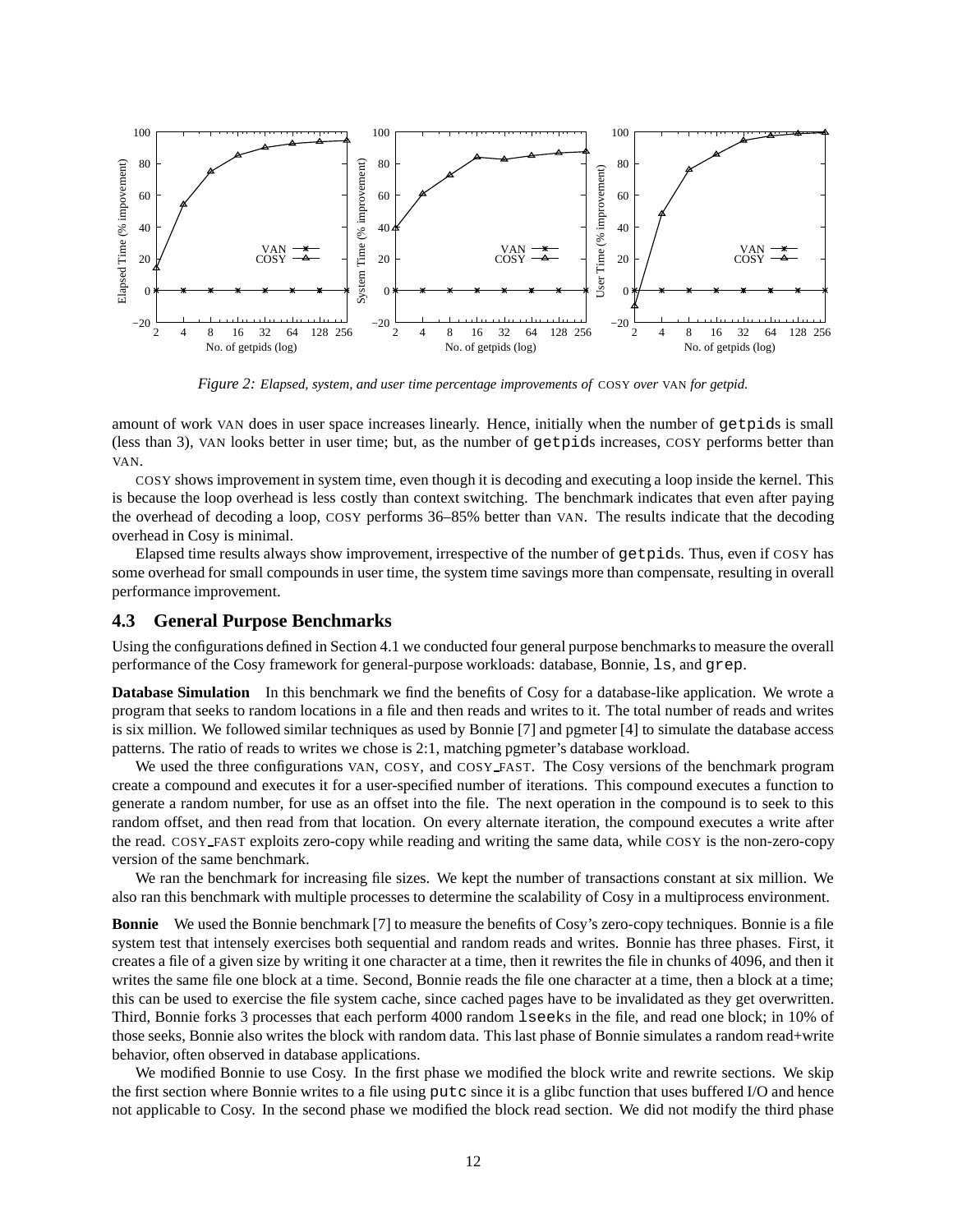as we have demonstrated a database simulation application in the previous benchmark, and ours is more intense than Bonnie's. Our database benchmark simulates the database read+write patterns more accurately, because the number of write operations performed by Bonnie are less than that generally observed in database workloads[4]. Our database benchmark also runs for 30 seconds doing six million read+write transactions. The third phase of Bonnie executes just 4000 transactions, which takes less than one second.

For the first Bonnie phase we used two configurations, VAN and COSY FAST, where we compare fastread and rewrite performance. COSY FAST is useful in the first phase as both fastread and rewrite exploit the zero-copy techniques. When performing block data writes in the second phase it is not possible to save any data copies. This is why we use VAN and COSY for the second phase. We ran the benchmarks for exponentially increasing file sizes from 4–512MB.

**ls** Listing directory contents can be enhanced by the Cosy framework. Here we benchmarked our own Cosy ls program and compared it to a standard  $\perp$  s program. We ran this program with the  $-1$  option in order to force  $\perp$  s to make a stat system call for each file listed. We used all three configurations defined in Section 4.1: VAN, COSY, and COSY FAST.

The Cosy versions of the ls benchmark program creates a compound that performs getdents and uses its results to determine the entries to be stated. This compound is then sent to the kernel for execution. The COSY FAST benchmark uses a special cosy stat system call, which is a zero-copy version of the generic stat system call (automatically selected by Cosy-GCC). We performed this benchmark to show the effectiveness of new Cosy system calls. We benchmarked ls with cold cache to test the performance of the special Cosy systems calls under a worstcase scenario.

For each configuration we ran this benchmark for 5000 and 50000 files and recorded the elapsed, system, and user times. We unmounted and remounted the file system between each test to ensure cold cache.

**grep** grep is another common user application that can benefit from Cosy. grep represents the class of applications that read a lot of data and work on that data without modifying it. In this regard, it is similar to checksumming or volume rendering applications [31].

We used three configurations VAN, COSY, and COSY FAST to analyze the performance of grep. The Cosy versions of the grep benchmark create a compound that opens a specified file, reads each 4096 byte chunk, executes a user-supplied function that searches the chunk for a particular string, and repeats this process until an end-of-file is reached. This process is repeated for a specified number of files using a for loop. The difference between the two versions of these Cosy benchmarks is that COSY copies the chunk back to the user-space, while COSY FAST works on the kernel buffer avoiding the copy back to user space.

We ran this benchmark for an increasing number of 8K files; however, we plot the graphs against the total size of data read. The total size of data varies from 128K to 2MB. We chose a file size of 8K as it is observed that most accessed files are small [20].

#### **4.4 General Purpose Benchmarks Results**

**Database Simulation** Both versions of Cosy perform better than VAN. COSY\_FAST shows a 64% improvement, while COSY shows a 26% improvement in the elapsed time as seen in Figure 3. COSY FAST is better than COSY by 38%. This additional benefit is the result of the zero-copy savings. The improvements achieved are stable even when the working data set size exceeds system memory bounds, since the I/O is interspersed with function calls.

Figure 4 shows the absolute elapsed and system times for the database benchmark. We show absolute times to understand the extent of saving achieved by the application. COSY FAST is 20 seconds faster than VAN and 12 seconds faster than COSY. In the user time both versions of Cosy perform better than VAN, saving over 6 seconds. We do not report the I/O (wait) time for this test, because the I/O is interspersed with CPU usage, and hence insignificant (less than 1%).

We also tested the scalability of Cosy, when multiple processes are modifying a file concurrently. We repeated the database test for 2 and 4 processes. We kept the total number of transactions performed by all processes together fixed at six million. We compared these results with the results observed for a single process. We found the results were indistinguishable and they showed the same performance benefits of 60–70%. This demonstrates that Cosy is beneficial in a multiprocessor environment as well.

**Bonnie** We explain the results of Bonnie in three phases: fastread, rewrite, and fastwrite.

As shown in Figure 5(a), the Cosy version of fastread showed a considerable performance improvement of 80%, until it is bound by the amount of available memory (in this case 128MB). Cosy provides savings in system time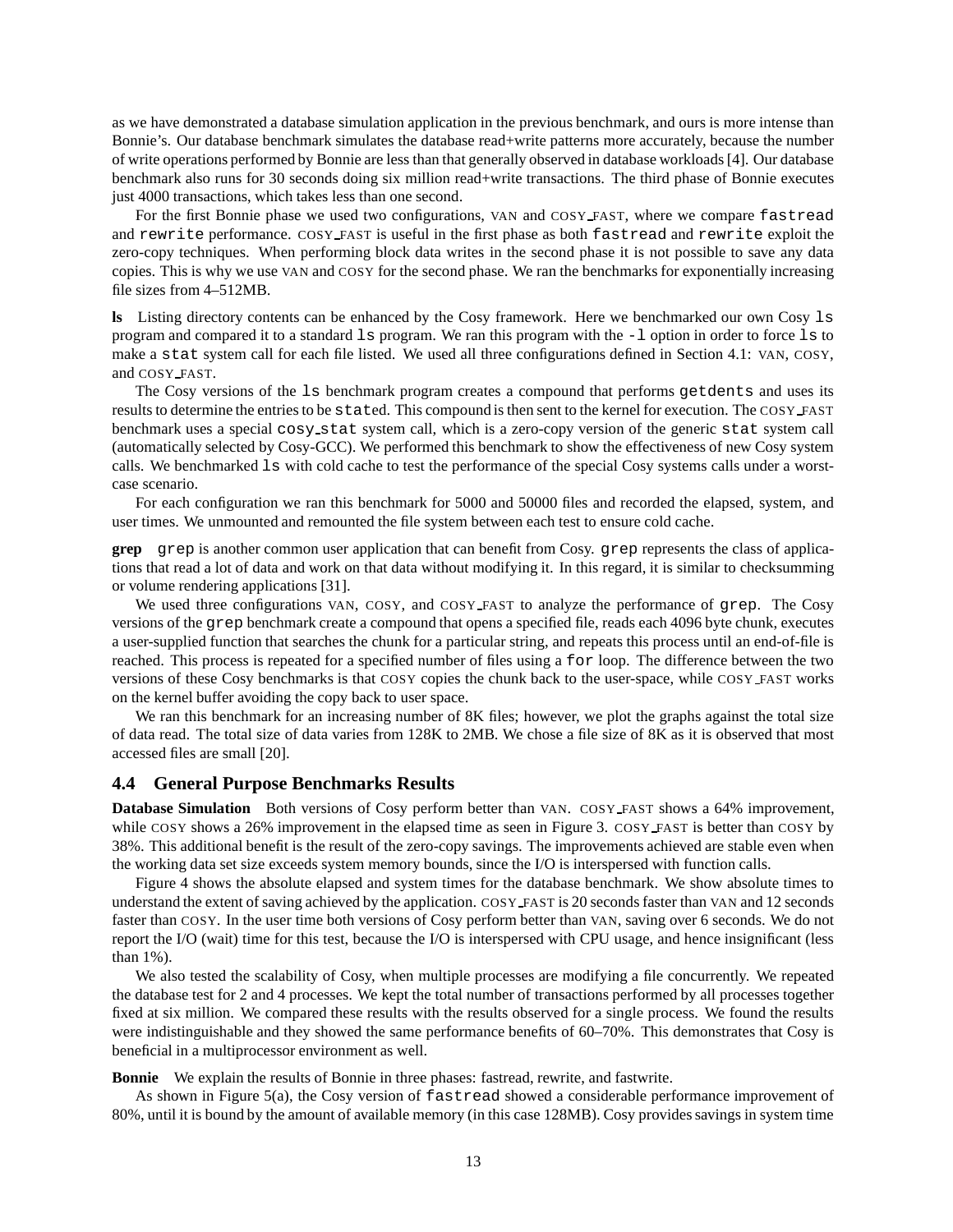

*Figure 3: Elapsed and system time percentage improvements for the Cosy database benchmark (over* VAN*).*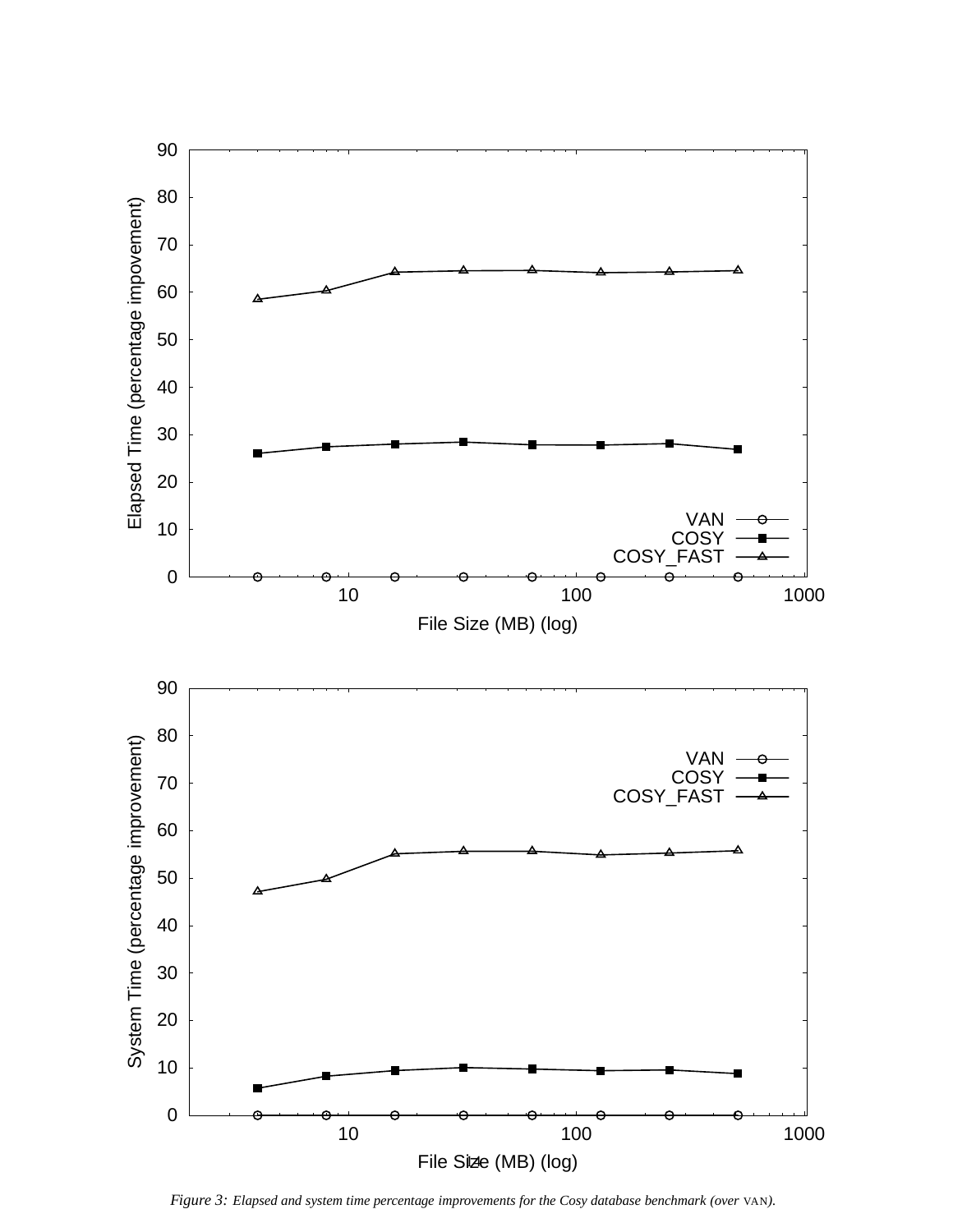

*Figure 4: Absolute elapsed and system times for the Cosy database benchmark.*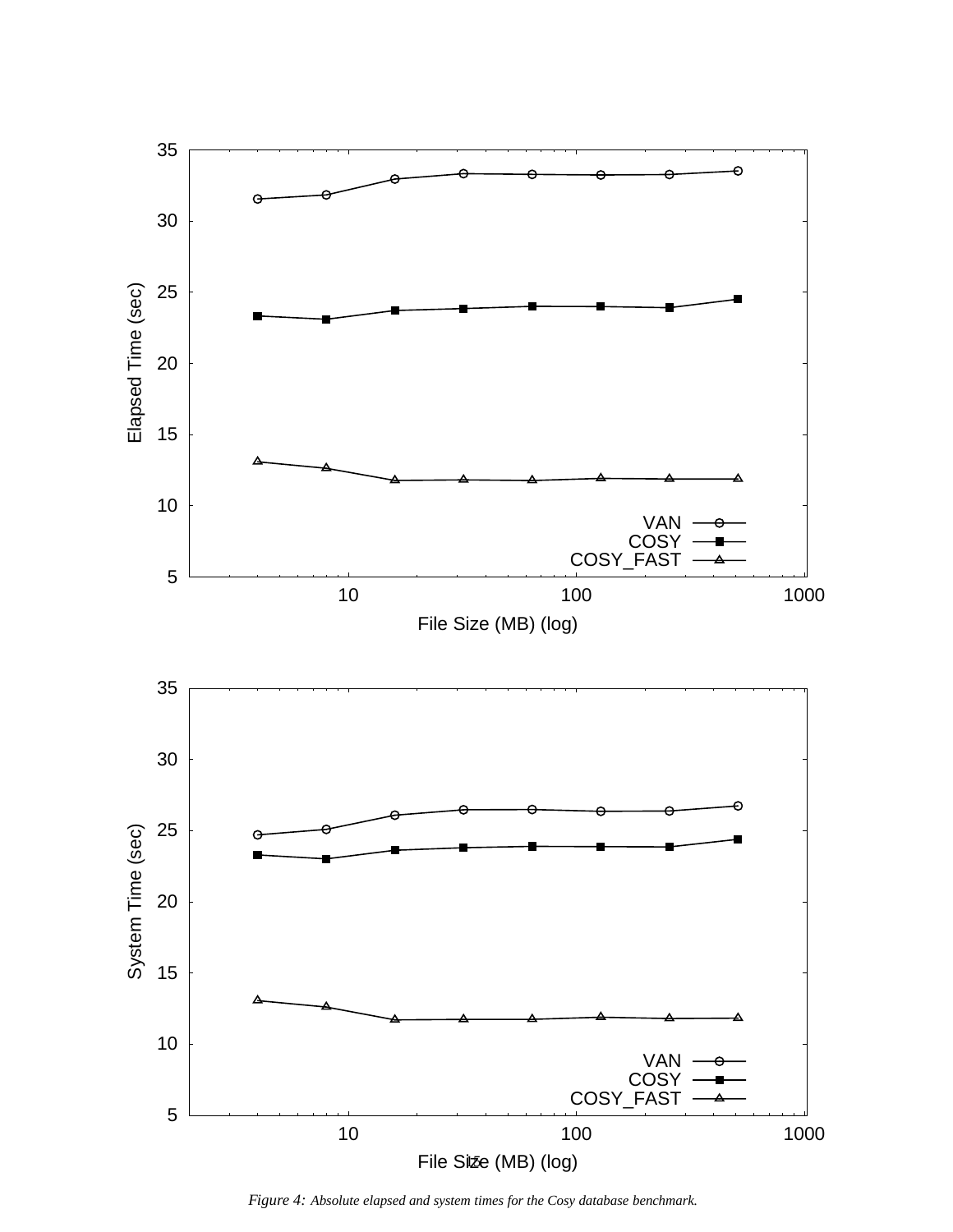by avoiding unnecessary data copies. When an application triggers heavy I/O activity, the savings achieved by Cosy become less significant when compared to I/O time. Hence, we observed the drop in the performance improvement at 128MB.



Figure 5: Elapsed time percentage improvements for the Cosy Bonnie fastread, rewrite, and fastwrite benchmark (Compared to VAN*.*

The rewrite phase using Cosy shows performance benefits of 30–90% over the VAN. COSY FAST exploits the zero-copy technique to bypass the data copy back to the user. The major improvement comes from savings in system time. The drop in improvement occurs when the benchmark begins to fill up the memory as indicated by Figure 5(b).

Figure 5(c) indicates that the Cosy version of fastwrite is better than VAN by 45–90% for file sizes up to 64MB. When the benchmark begins to fill available system memory (128MB), the performance gains observed in Cosy are overshadowed by the increasing I/O time and by Linux's page flushing algorithm (suspend all process activity and purge caches aggressively). fastwrite is an I/O-intensive benchmark. Currently, Cosy is not designed to help with I/O; hence, as the I/O activity increases, the Cosy performance benefits become less significant.

**ls** Figure 6 shows the system, user, and elapsed times taken by VAN, COSY, and COSY FAST for listing of 5000 and 50000 files. COSY shows an 8% improvement over VAN. COSY FAST performs 85% better than VAN for both the cases. The results indicate that Cosy performs well for small as well as large workloads, demonstrating its scalability.

System time savings for COSY are small when compared to COSY FAST. COSY FAST uses the zero-copy version of stat and hence it is faster than the non-zero-copy version (COSY). We performed this benchmark with a cold cache. The improvements in the COSY FAST results indicate that Cosy is useful even when the data is not present in memory, provided the amount of I/O involved is small.

**grep** Cosy versions of grep perform better than VAN. Figure 7 shows that COSY is 13% better than VAN and COSY FAST is 20% better than VAN.

The system time for the Cosy versions of grep is large compared to VAN. System time is primarily composed of three components, (1) the time taken by in-memory data copies, (2) the time taken by the user-supplied function, and (3) other system call and Cosy overhead. In the Cosy versions of grep, major chunks of code are executed in the kernel, resulting in an increase in the system time taken by user functions. However, the user time for the Cosy versions of grep is reduced by that same amount. The savings in data copies (a component of system time) and in user time more than compensate for the increase in system time due to the user function. From this result we can conclude that even if the system time increases, the overall performance can be improved as a result of savings in data copies and user time.

# **5 Related Work**

The related work section is divided into three parts: composing multiple operations into a single call, zero-copy techniques, and security techniques for executing user code in kernel mode.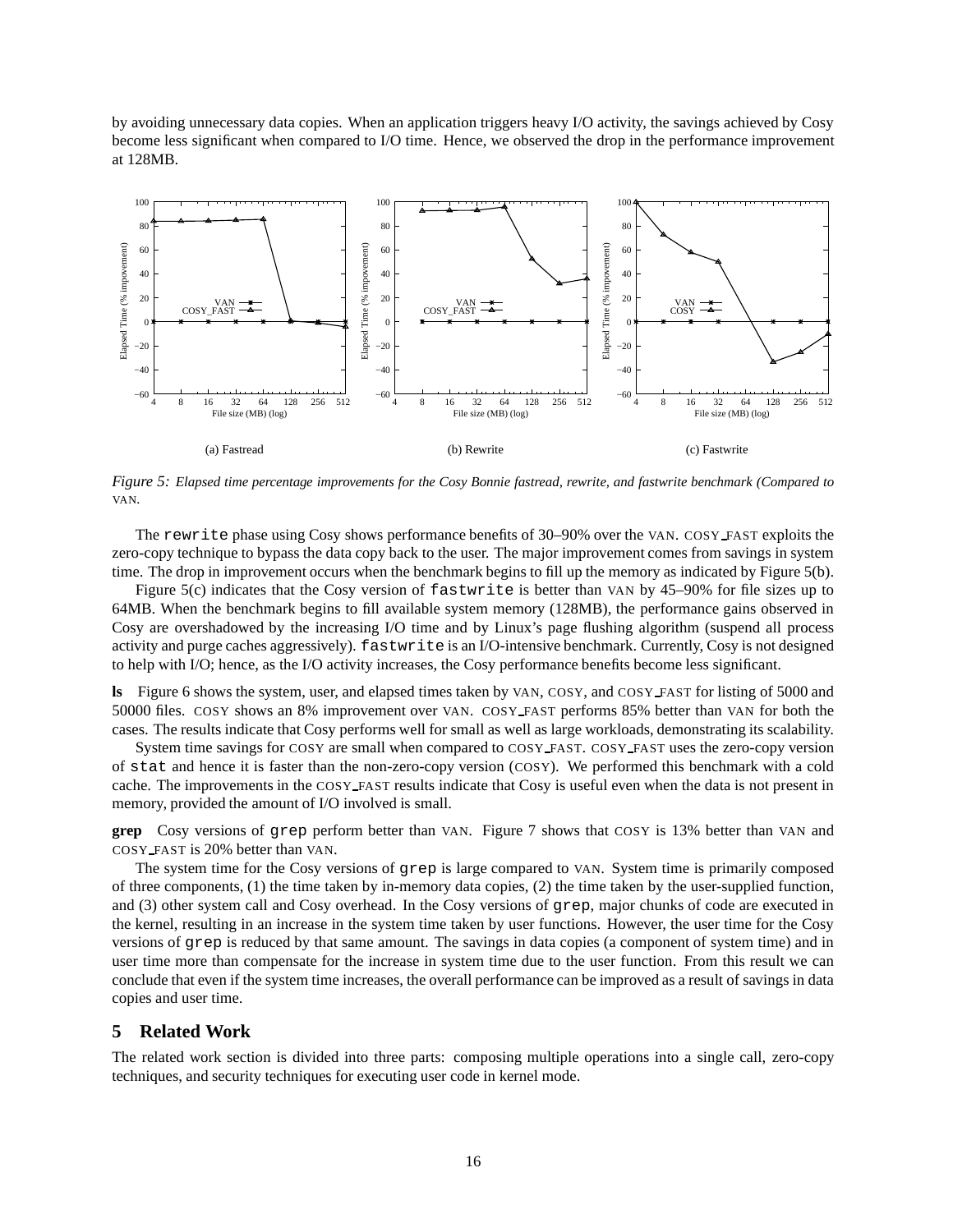

Figure 6: Elapsed, system, and user times for the Cosy  $1s - 1$  benchmark. Note the left and right side of the graph use different *scales.*

# **5.1 Composition of Operations**

The networking community has long known that better throughput can be achieved by exchanging more data at once than repeatedly in smaller units. Analysis of NFSv2 traffic has shown that a large fraction of RPC calls use a READDIR operation followed by many GETATTR operations [26, 32]. To improve its performance, the NFSv3 protocol includes a new RPC procedure called READDIRPLUS [5]. This procedure combines READDIR and GETATTR from NFSv2: in one operation, READDIRPLUS reads the contents of a directory and returns both the entries in that directory and the attributes for each entry. The NFSv4 design took this idea a step further by creating simple *Compound Operations* [24]. An NFSv4 client can combine any number of basic NFS operations into a single compound message and send that entire message to an NFSv4 server for processing. The NFSv4 server processes each operation in the compound in turn, returning results for each operation in one reply. Aggregation of NFSv4 operations can provide performance benefits over slow network channels. In the context of system calls, the slow channels that prohibit the user application from getting optimal performance are context switches and data copies. We apply the idea of aggregation to make the slow channel more efficient, thereby improving the performance of applications.

Many Internet applications such as HTTP and FTP servers often perform a common task: read a file from disk and send it over the network to a remote client. To achieve this in user level, a program must open the file, read its data, and write it out on a socket. These actions require several context switches and data copies. To speed up this common action, several vendors created a new system call that can send a file's contents to an outgoing socket in one operation. AIX and Linux use a system call called sendfile() and Microsoft's IIS has a similar function named TransmitFile(). HTTP servers using such new system calls report performance improvements ranging from 92% to 116% [12]. sendfile() and similar system calls require additional effort for each new system call. Many systems also have a limit on the number of system calls that can be easily integrated into the kernel. Just as the transition from NFSv3 to NFSv4 recognized that not every conceivable compound should require a new operation, Cosy can create new compounds without the need for additional kernel modifications or many new system calls.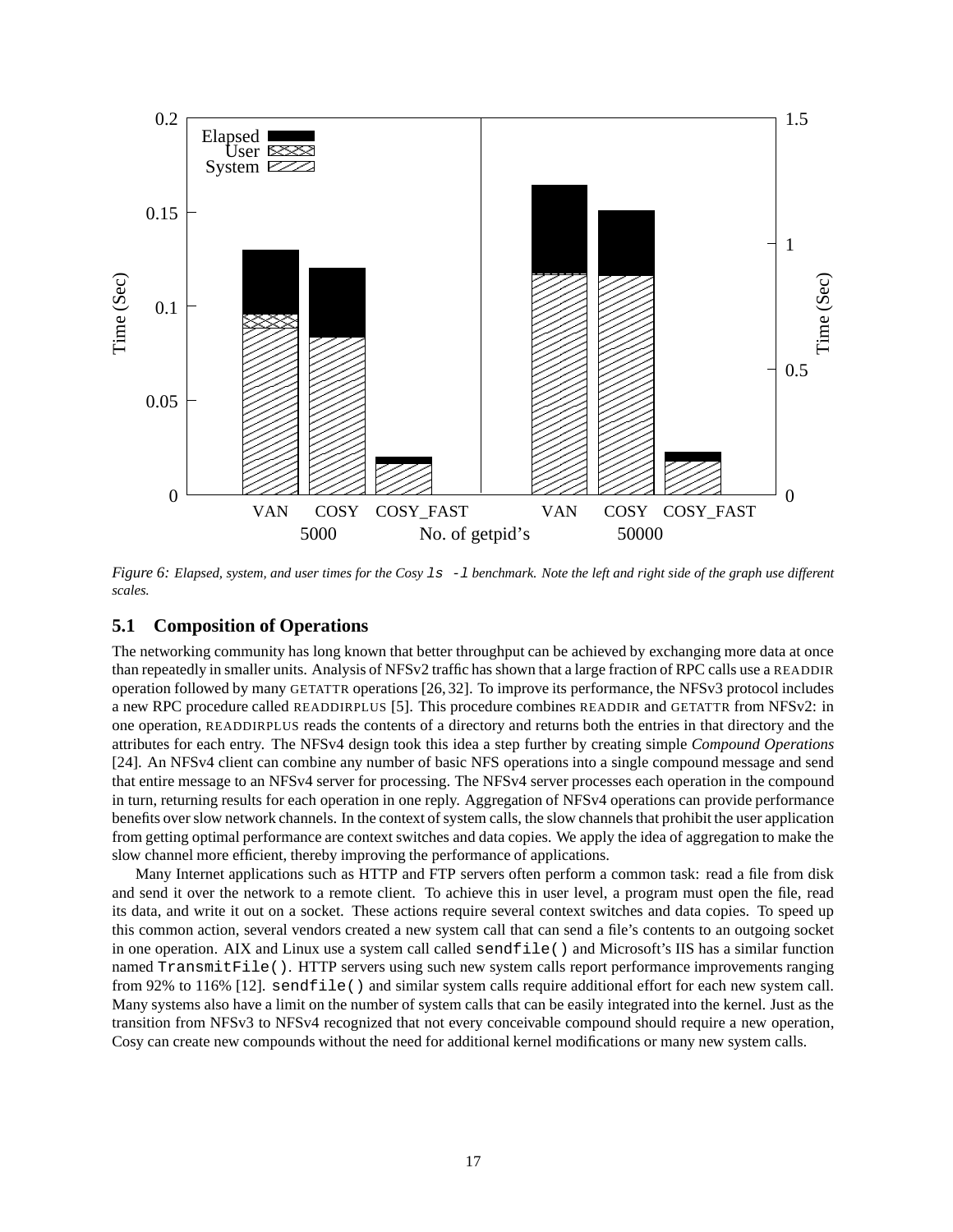

*Figure 7: Elapsed time percentage improvements for the Cosy* grep *benchmark (compared to* VAN*).*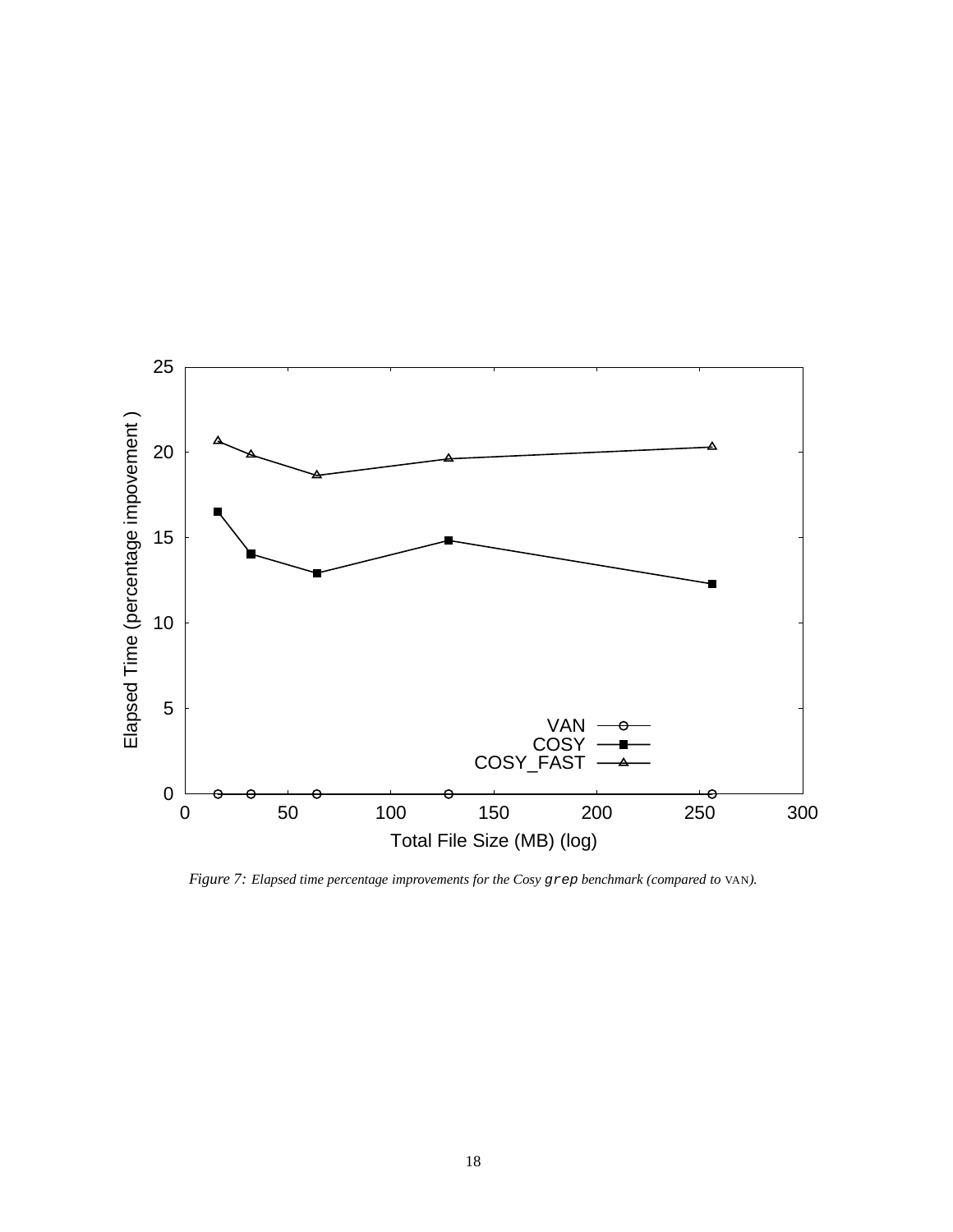# **5.2 Zero-Copy Techniques**

Zero-copy is an old concept and many ideas have been explored by researchers in different contexts. The essence of all of these attempts is to build a fast path between the user application, the kernel and the underlying device. IBM's adaptive fast path architecture [12] aims to improve the efficiency of network servers using a zero-copy path by keeping the static contents in a RAM-based cache. Zero-copy had also been used on file data to enhance the system performance by doing intelligent I/O buffer management (known as *fast buffers*) [15] and data transfer across the protection domain boundaries. The fast buffer facility combines virtual page remapping with shared virtual memory. *Tux* is a commercially available in-kernel Web server that utilizes zero-copy techniques for network and disk operations [19]. Different zero-copy techniques are useful for different applications. We studied these zero-copy techniques and adopted some of them. Cosy provides a generalized interface to utilize these zero-copy techniques.

# **5.3 Kernel Space Execution of Untrusted Code**

*Typed Assembly Language* (TAL) is an approach toward safe execution of user programs in kernel mode [28]. TAL is a safe kernel mode execution mechanism. The safety is verified through the type checker, thus relying on static code checking to avoid runtime checking. Still, array bounds checking (similar to BCC [3]) is done at runtime adding overhead. In our approach, we use hardware security mechanisms such as segmentation to protect against malicious memory references [6]. This reduces runtime overhead.

Extensible operating systems like SPIN [2], ExoKernel [9, 11], and VINO [22] let an application apply certain customizations to tailor the behavior of the operating system to the needs of the application. The goal of the research in this area is to let applications extend the behavior of the system without compromising the integrity and safety of the system.

The ExoKernel allows users to describe the on-disk data structures and the methods to implement them. ExoKernels provide application specific handlers (ASHs) [30] that facilitate downloading code into the kernel to improve performance of networking applications.

SPIN allows the downloading and running of type-safe Modula-3 code. Depending upon the application SPIN can be extended by adding a new extension written in Modula-3. Extensions add special features to the existing operating system in order to enhance the performance of the application.

VINO shares a similar goal as that of the ExoKernel or SPIN. VINO allows extensions written in C or C++ to be downloaded into the kernel. VINO uses fault isolation via software to ensure the safety of the extensions [23]. It also uses a safe compiler developed at Harvard to validate memory accesses in the extension. This compiler also assures protection against self-modifying code. Cosy shares many commonalities with this work such as compiler-assisted techniques to ensure the safety of the untrusted code. Cosy, however, uses hardware-assisted fault isolation.

The problem with these approaches is their specialization: using specialized operating systems that are not widely used, or requiring languages that are not common. Conversely, Cosy is prototyped on a common operating system (Linux) and it supports a subset of a widely used language (C).

Lucco uses the software fault isolation [29] to run applications written in any language securely in the kernel. They use a binary rewriting technique to add explicit checks to verify the memory accesses and branch addresses. We provide similar guarantees but instead of using software based memory validation, we use the x86 segmentation feature to achieve the same goal. Software checks add overhead when working with extensions involving movement across multiple segments.

Proof carrying code [14] is another technique that allows the execution of untrusted code without adding runtime checks. While compiling the code, it is verified against a given policy. If the code satisfies that policy, then a proof is attached. The proof is verified quickly during runtime. For very complex code, generating a safety proof may be an undecidable task [14]; because of this, tedious hand-crafting of code may be necessary.

Packet filters also address the problem of porting user code to the kernel [10, 21]. Mogul et. al. and the BSD packet filter improve the performance of user-level network protocols by making use of a kernel resident, protocol independent packet filter. The concept of a packet filter is inherently limited to network protocols. It is useful under special circumstances; however, it is not meant to be sufficiently general to apply to all sorts of user applications. Our approach provides a more generic API which is not present in the packet filter.

Java 2 Micro Edition is designed to function as an operating system for embedded devices. Devices such as cellular phones, handhelds, and consumer electronics can download code and then safely execute it [27]. Java converts source code into an intermediate form to be interpreted by a Java Virtual Machine within a sandbox. Both Java and Cosy provide safety through runtime checking. Java, however, interprets its byte code and allows for a greater variety of extensions; Cosy simply decodes instructions passed to it from user space.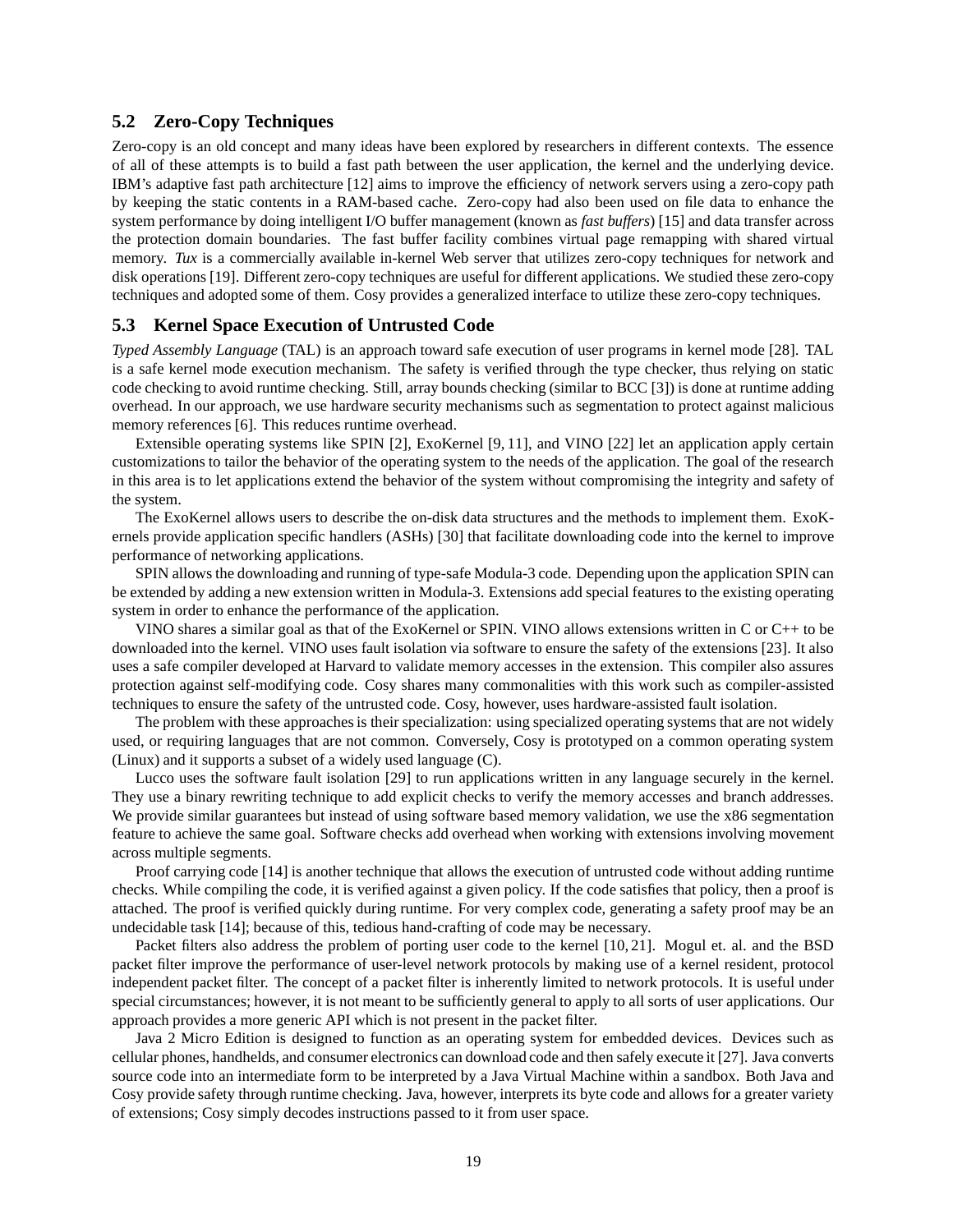One closely-related work to ours is Riesen's use of kernel extensions to decrease the latency of user level communication [18]. The basic idea in both approaches is to move user code into the kernel and execute it in kernel mode. Riesen's proposal discusses various approaches that are adopted to address this problem. It compares various methods to achieve improved performance and then proposes to use the approach of a kernel embedded interpreter to safely introduce untrusted user-level code into the kernel. Riesen discusses the use of complier techniques to convert a C program into intermediate low-level assembly code that can be directly executed by the interpreter residing inside the kernel. Riesen's work differs from ours in that we do not interpret code to be loaded into the kernel but rather encode several calls into one structure. Unfortunately, Riesen's work was neither officially published nor completed, and hence results are not available for comparison.

### **6 Conclusions**

Our work has the following three contributions:

- We provide a generic interface to several zero-copy techniques. Thus many applications can benefit from Cosy.
- Cosy supports a subset of a widely-used language, namely C, making Cosy easy to work with. Cosy allows loops, arithmetic operations, and even function calls, thus allowing a wide range of code to be moved into the kernel.
- We have prototyped Cosy on Linux, which is a commonly-used operating system. Many widely-used user applications exist for Linux. We show performance improvement in such commonly-used applications. This improvement is achieved without compromising safety.

We have prototyped the Cosy system in Linux and evaluated it under a variety of workloads. Our microbenchmarks show that individual system calls are sped up by 40–90% for non-I/O bound common user applications. Moreover, we modified popular user applications that exhibit sequential or random access patterns (e.g., a database) to use Cosy. For non-I/O bound applications, with just very minimal code changes, we achieved a performance speedup of up to 20–80% over that of unmodified versions of these applications

### **6.1 Future Work**

The Cosy work is an important step toward the ultimate goal of being able to execute unmodified Unix/C programs in kernel mode. The major hurdles in achieving this goal are safety concerns.

We plan to explore heuristic approaches to authenticate untrusted code. The behavior of untrusted code will be observed for some specific period and once the untrusted code is considered safe, the security checks will be dynamically turned off. This will allow us to address the current safety limitations involving self-modifying and hand-crafted user-supplied functions.

Intel's next generation processors are designed to support security technology that will have a protected space in main memory for a secure execution mode [17]. We plan to explore such hardware features to achieve secure execution of code in the kernel with minimal overhead.

To extend the performance gains achieved by Cosy, we are designing an I/O-aware version of Cosy. We are exploring various smart-disk technologies [25] and typical disk access patterns to make Cosy I/O conscious.

### **6.2 Current Work**

The main problem of extending the current Cosy framework lies in security. The applications of current framework are limited due to the limitations in the intermediate language supported by Cosy. Adding support for more C code is not the solution as it increases the overhead of interpreting the encoded segment. This is the main reason why SPIN, VINO and Exokernel decided to change the underlying principles of the operating system. We do not consider that a full fledged solution, unless these operating systems are in wide use.

We are planning to extend this framework to such an extent so that an entire application could be moved into the kernel. There is no need for compiling the code using a special compiler. No need for using an in kernel interpreter. The plain unmodified C code could be executed in the kernel. The main issue involved is security. Before presenting the solution we consider the possible threats associated with an untrusted code.

If a code is given highest possible privilege, then it has access to all the kernel data structures. It can write/read kernel memory and also memory belonging to all the other processes. The careful observation reveals that all the threats based on the premise that we are allowed unrestricted memory accessed. The privilege level protection, page level protection are examples of software based security. This security is pretty solid but it costs performance.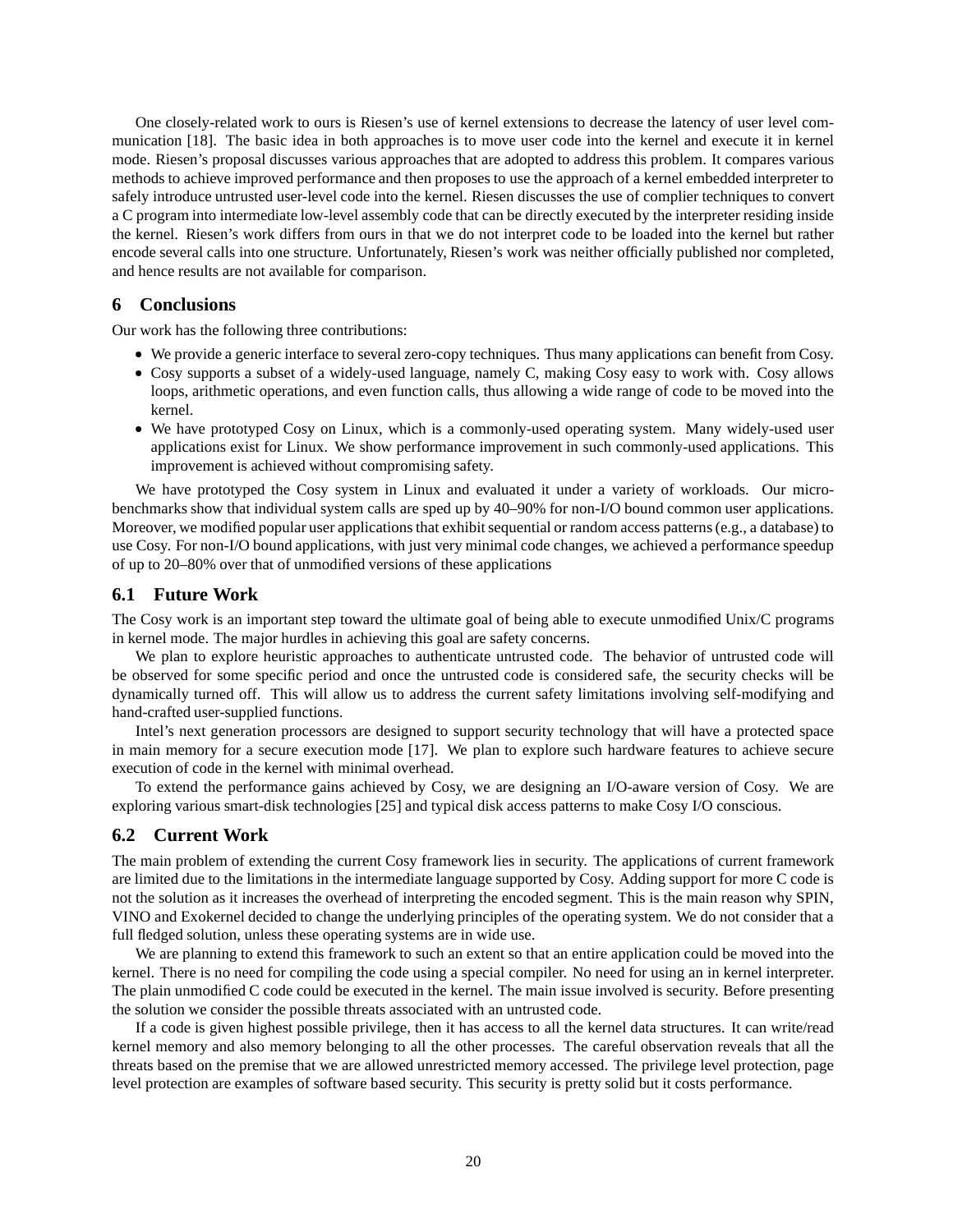We know what memory access is right and what is wrong. The only problem with the current software based solutions is that they penalize even the right accesses. We need some mechanism to passively observe the system behavior and if there is something wrong then interrupt in. Unfortunately in software it is very difficult to implement this idea. But today's intelligent hardwares could help in this regard.

We are exploring hardware features of Itanium. One feature provided by Itanium that can be applicable in this scenario is PMU (Performance Management unit). PMU is designed by keeping hardware extensibility in mind. It is possible to program a set of control register in the PMU and observe a specific event. Many different and complex conditions could be programed and observed. For our purpose it is possible to use PMU. PMU registers could be programmed to observe memory access belonging to a specified area. Whenever a process accesses memory belonging to that region the count in register is incremented. This is exactly what we want. Whenever some access to a specified area is observed by the hardware, trigger some event. But, the hardware event that gets triggered just increments the counter. So what we can do using this is print a statement indicating someone is making malicious accesses. This is promising but not acceptable. In future, if Itanium or any other hardware supports user controlled interrupts for user controls events this could be achieved.



*Figure 8: Virtual to Physical address conversion using TLB and VHPT*

The next approach that we explore is handling TLB misses. Every memory reference has to go through TLB. If it is a hit the translation is readily available to the requester and hence a HIT is entirely transparent to the OS. In case of miss the TLB miss handler is invoked which is in software and hence is visible to the OS. Our approach is as follows. Before executing the untrusted code we flush the TLB. So now on wards any memory reference has to face a miss. This miss is handled by our modified TLB miss handler. So any reference that the untrusted code makes goes through our checks and only valid checks are allowed. This is exactly what we want. So what is the difference between putting static checks before the access and doing it in hardware. In hardware this is one time check and all the valid accesses will be put in the TLB automatically so this checks will not be performed next time when the same page is accessed. This is similar to a software based approach that could add intelligence and dynamically turn of checks once the untrusted code builds sufficient trust.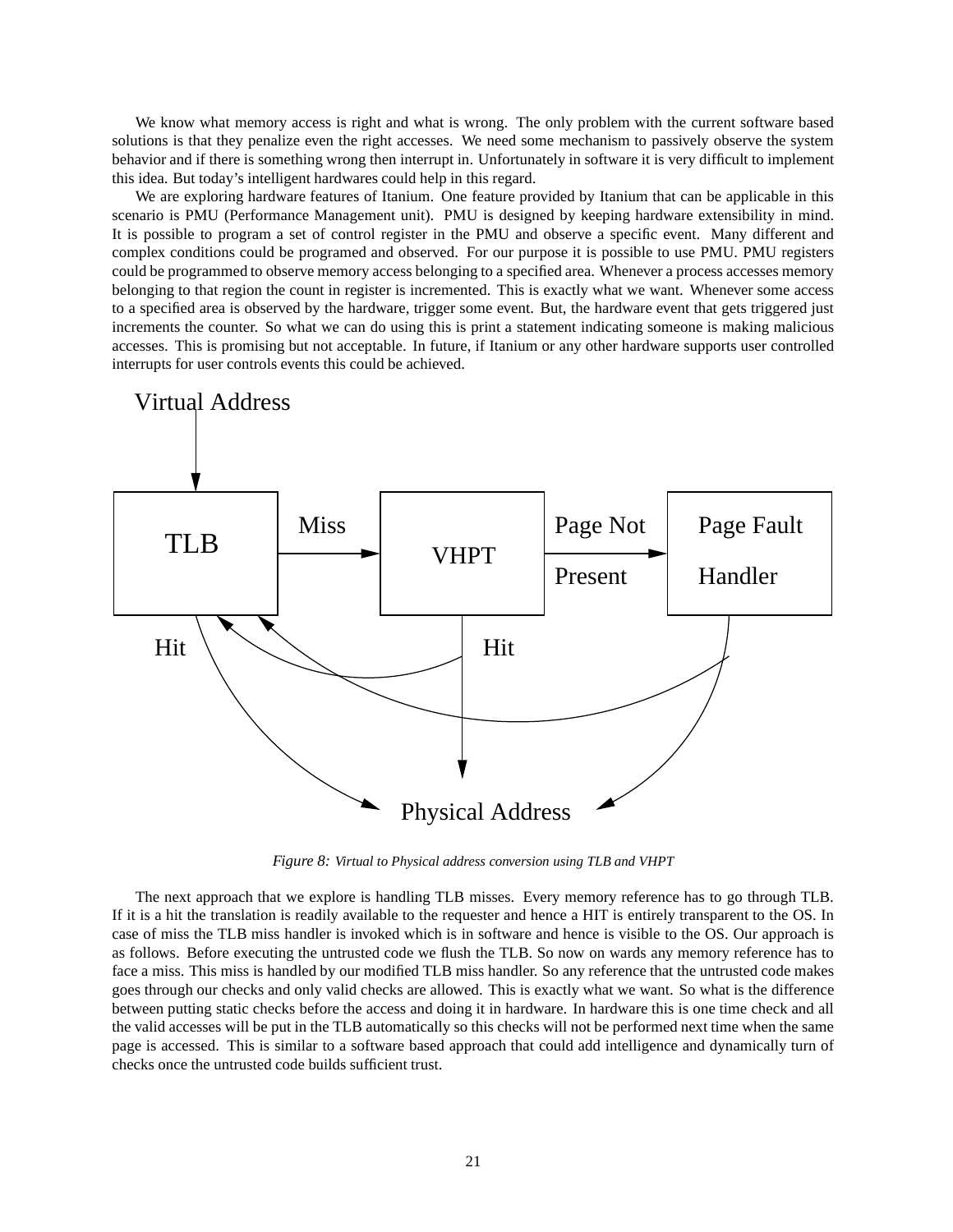# **6.2.1 Approaches to add code in TLB miss handler**

When TLB miss occurs handler in ivt.S is invoked. The first few lines in the handler execute using only Bank zero (only 16-32 registers). This part of the program is called Bank Zero Handling. Our aim is to insert our checks in this code.

**Creating C callable environment :** In this approach we follow the same procedure that is adopted by TLB miss handler in case of a page handler. TLB miss handler first tries to access VHPT (Virtual Hashed Page Table) to get the translation immediately. VHPT is another level of cache that is used to reduce TLB miss penalty. In case the translation succeeds the TLB miss handler exits. But in case of page fault page a fault handler is invoked. This page fault handler is written in C and in the initial stages of the TLB miss handler there is absence of C function callable environment. To create a C callable environment TLB handler uses 2 macros (in page fault). And then invokes the ia64 do page fault. We use similar technique and the similar macros to invoke our own C function. This allows us flexibility to add any number of checks in our functions. And it is very easy from extensibility. The problem with this approach is that every time there is a TLB miss these macros will be called adding to the overhead.

**Inserting assembly instructions in TLB handler :** We can avoid the macros by hand writing assembly code in the TLB handler. But this is pretty complex approach. It should be noted that only register allowed are bank zero registers. And all the other registers contain the state of the program. Hence the size of code that should be added is limited. All functions in Ivt.S are aligned to some specific addresses. While adding code in one of the handler care should be taken so that the alignment is not changed. These concerns make this approach extremely complex to implement. The only advantage of this approach is it may reduce the overhead associated with the macros to create the C callable environment. But it is not clear what will be the effective savings, as even this assembly code has to access the process' task structure and hence some part of the macros has to be replicated. And hence the total savings that would be achieved using this approach is around 30 assembly instructions at the expense of less flexibility and much more complexity.

# **6.3 Framework to Execute Unmodified User Function in Kernel**

In this section we describe the framework to enable secure execution entire unmodified user function in the kernel using Itanium's TLB feature. This framework consists of two main components.

- Kernel Module: Executes the user supplied function in the kernel.
- User Lib: Wraps the system calls by its own call.

This framework does not involve any static checks to protect mainline kernel from the untrusted user function. All the checks are performed at the time of TLB miss. And thus involves minimal overhead. Handling system calls within the function deserves some attention. We explain it further.

# **6.3.1 System Call Invocation**

As the user function is executing in the context of kernel there is no need to follow the normal user-level convention to invoke a system call. It could invoke a system call using pointers directly. To facilitate this User Lib in the framework wraps the system calls by its own stubs. While invoking user function Kernel Module passes a array of 6 function pointers. Each function handles the invocation of system calls involving different number of parameters. Maximum allowed parameters to system call is 6 hence there are 6 functions. A system call in the user function is replaced by a call to one of these functions. And these functions call the system call.

The checks enforced by the framework prevent the user process to access any of the kernel memory. But it should be noted that while executing system calls, they access and modify kernel data structure. In order to allow such accesses the framework disables the checks just before making the system call and enables checks after the system calls. Though there is a small amount of time when the checks are disabled it does not expose any threat to the kernel as system calls are trusted kernel code.

In the following example we explain the flow of events that take place during invocation of a user function.

```
In Kernel Module
enable_checks{};
call_user_function{foo(invoke_sys_call[])};
foo{invoke_sys_call} {
```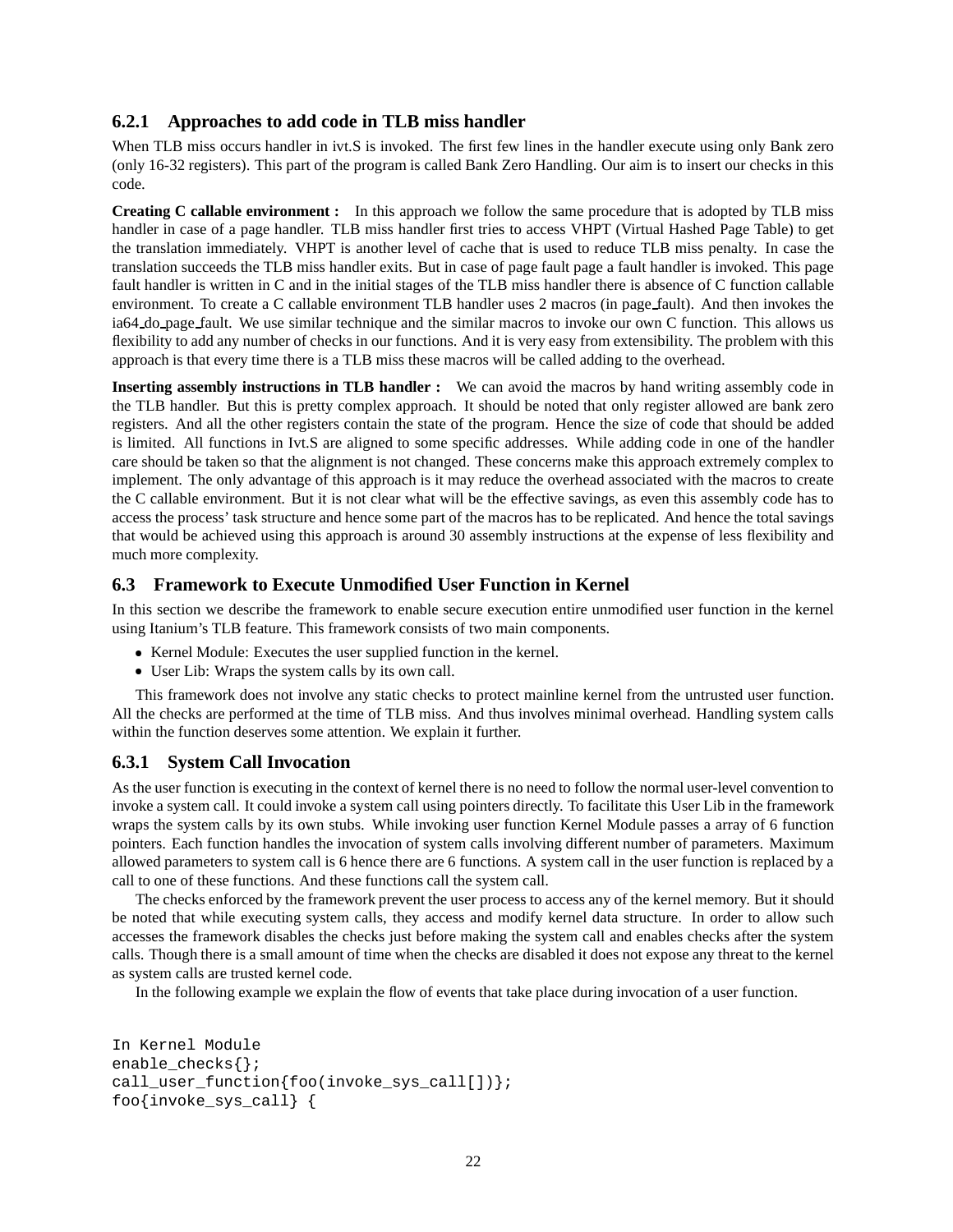```
ptr = 0x12345;*ptr = 10; // will cause a DTLB miss and hence will be
   // validated
bar(); //Normal user function. Will invoke a ITLB miss
  will be validated.
open("/tmp/amit.txt", O_RDONLY);
// This will be expanded as shown below.
invoke_sys_call[3](__NR_open, "/tmp/amit.txt", O_RDONLY);
}
invoke_sys_call[3](sys_call_number, filename, flags)
{
disable_checks();
make_sys_call_using_sys_call_table();
enable_checks();
}
```
# **6.3.2 Stack Size Problem**

Kernel modules uses the kernel stack to invoke user functions. The size of the kernel stack is limited (32K). If the function requires a large amount of stack, then there is a problem. Currently, we are exploring techniques to get around this problem.

#### **7 Acknowledgments**

This work was partially made possible by an NSF CAREER award EIA-0133589, and HP/Intel gifts numbers 87128 and 88415.1.

The work described in this paper is Open Source Software and is available for download from  $ftp://ftp.fsl.cs.sunrysb.edu/$ 

#### **References**

- [1] E. W. Anderson and J. Pasquale. The performance of the container shipping i/o system. In *Proceedings of the 15th ACM Symposium on Operating System Principles (SOSP '95)*, Copper Mountain Resort, CO, December 1995. ACM SIGOPS.
- [2] B. Bershad, S. Savage, P. Pardyak, E. G. Sirer, D. Becker, M. Fiuczynski, C. Chambers, and S. Eggers. Extensibility, safety, and performance in the SPIN operating system. In *Proceedings of the 15th ACM Symposium on Operating System Principles (SOSP '95)*, pages 267–284, Copper Mountain Resort, CO, December 1995. ACM SIGOPS.
- [3] H. T. Brugge. The BCC home page. http://web.inter.NL.net/hcc/Haj.Ten.Brugge, 2001.
- [4] R. Bryant, D. Raddatz, and R. Sunshine. PenguinoMeter: A New File-I/O Benchmark for Linux. In *Proceedings of the 5th Annual Linux Showcase & Conference*, pages 5–10, Oakland, CA, November 2001.
- [5] B. Callaghan, B. Pawlowski, and P. Staubach. NFS Version 3 Protocol Specification. Technical Report RFC 1813, Network Working Group, June 1995.
- [6] T. Chiueh, G. Venkitachalam, and P. Pradhan. Integrating segmentation and paging protection for safe, efficient and transparent software extensions. In *Proceedings of 17th ACM Symposium on Operating Systems Principles (SOSP '99)*, pages 140–153, Kiawah Island Resort, near Charleston, SC, December 1999. ACM SIGOPS.
- [7] R. Coker. The Bonnie home page. www.textuality.com/bonnie, 1996.
- [8] D. Ellard and M. Seltzer. Nfs tricks and benchmarking traps. In *Proceedings of the Annual USENIX Technical Conference, FREENIX Track*, June 2003. To appear.
- [9] D. Engler, M. F. Kaashoek, and J. O'Toole Jr. Exokernel: An operating system architecture for application-level resource management. In *Proceedings of the 15th ACM Symposium on Operating System Principles (SOSP '95)*, pages 251–266, Copper Mountain Resort, CO, December 1995. ACM SIGOPS.
- [10] J. C. Mogul and R. F. Rashid and M. J. Accetta. The packet filter: An efficient mechanism for user-level network code. In *Proceedings of the 11th ACM Symposium on Operating System Principles (SOSP '87)*, November 1987.